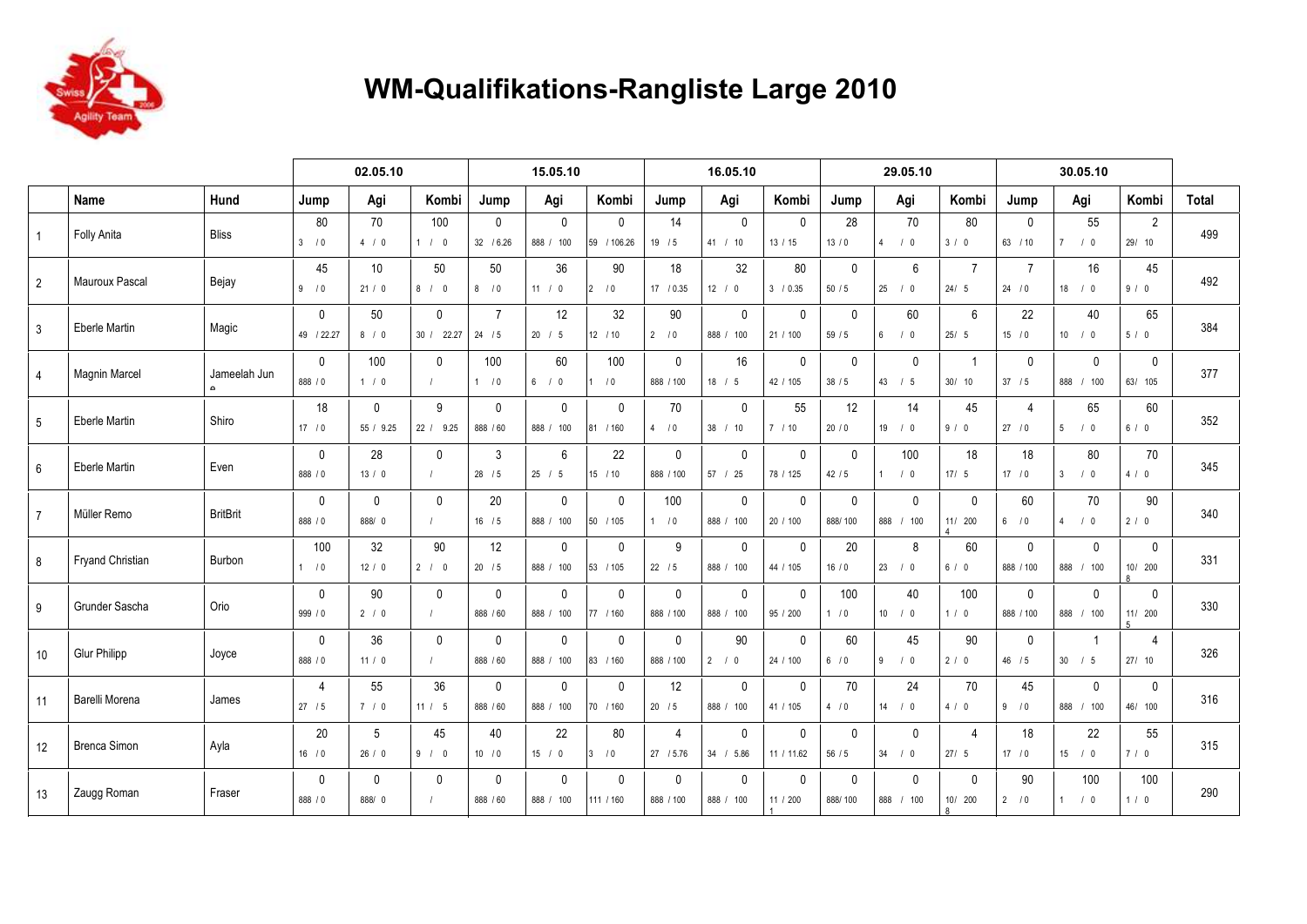|        | Name                  | Hund               | Jump                   | Agi                       | Kombi                         | Jump                      | Agi                          | Kombi                      | Jump                       | Agi                       | Kombi                    | Jump                    | Agi                         | Kombi                     | Jump                      | Agi                         | Kombi                                      | <b>Total</b> |
|--------|-----------------------|--------------------|------------------------|---------------------------|-------------------------------|---------------------------|------------------------------|----------------------------|----------------------------|---------------------------|--------------------------|-------------------------|-----------------------------|---------------------------|---------------------------|-----------------------------|--------------------------------------------|--------------|
| 14     | Zaugg Ruedi           | Magic Moon         | $\pmb{0}$<br>888 / 0   | $\mathbf 0$<br>74 / 15    | $\mathbf 0$                   | 24<br>14 / 5              | 100<br>1 / 0                 | 65<br>5/5                  | $\mathbf 0$<br>888 / 100   | 0<br>888 / 100            | $\Omega$<br>11 / 200     | 36<br>11/0              | $\Omega$<br>888 / 100       | $\mathbf 0$<br>51/ 100    | 65<br>5/0                 | 0<br>888 / 100              | $\mathbf 0$<br>44/ 100                     | 290          |
| 15     | Mühlebach André       | Dune               | 8<br>23 / 5            | 80<br>3/0                 | 40<br>10 / 5                  | $\mathbf 0$<br>888 / 60   | 90<br>$2 \t/0$               | $\mathbf{0}$<br>23 / 60    | $\mathbf 0$<br>888 / 100   | 0<br>37 / 10              | $\mathbf{0}$<br>60 / 110 | $\mathbf{0}$<br>48 / 5  | $\mathbf 0$<br>$45$ / $5$   | $\mathbf 0$<br>32/10      | 55<br>7/0                 | 0<br>888 / 100              | $\mathbf{0}$<br>45/ 100                    | 273          |
| 16     | Fröhlich Philip       | Dash               | $\pmb{0}$<br>$36$ / 10 | $\mathbf 0$<br>888/ 0     | $\mathbf 0$<br>$\prime$       | 80<br>3/0                 | $\mathbf 0$<br>888 /<br>100  | $\mathbf 0$<br>45 / 100    | 80<br>3/0                  | 0<br>888 / 100            | $\mathbf 0$<br>22 / 100  | 80<br>3/0               | $\mathbf 0$<br>$42$ / 5     | 22<br>15/5                | $\mathbf 0$<br>40 / 5     | 0<br>888 /<br>100           | $\pmb{0}$<br>65/ 105                       | 262          |
| 17     | Haussener Kurt        | Kenjo              | 50<br>8/0              | 16<br>18/0                | 65<br>5/0                     | $\mathbf 0$<br>46 / 23.02 | $\mathbf 0$<br>888 / 100     | $\mathbf 0$<br>67 / 123.02 | 65<br>5 <sup>5</sup><br>/0 | 0<br>40 / 10              | 45<br>9 / 10             | $\mathbf 0$<br>53/5     | 10<br>21 / 0                | 8<br>23/5                 | $\pmb{0}$<br>44 / 5       | 0<br>48 / 10                | $\mathbf 0$<br>32/15                       | 259          |
| 18     | Aderhold Andi         | Molly              | $\mathbf 0$<br>888 / 0 | 70<br>4/0                 | $\mathbf 0$<br>$\overline{1}$ | $\mathbf 0$<br>888 / 60   | $\mathbf{0}$<br>888 / 100    | $\mathbf{0}$<br>117 / 160  | $\mathbf 0$<br>888 / 100   | $\mathbf{0}$<br>888 / 100 | $\mathbf{0}$<br>12 / 200 | 90<br>2/0               | $\mathbf{0}$<br>888 / 100   | $\mathbf 0$<br>45/ 100    | 70<br>4/0                 | 0<br>888 / 100              | $\mathbf{0}$<br>43/ 100                    | 230          |
| 19     | Käppeli Rahel         | Amy                | 70<br>4/0              | 24<br>14/0                | 80<br>3 / 0                   | $\mathbf 0$<br>888 / 60   | 40<br>10 / 0                 | $\Omega$<br>26 / 60        | $\pmb{0}$<br>888 / 100     | $\mathbf 0$<br>888 / 100  | $\mathbf{0}$<br>11 / 200 | $\mathbf 0$<br>888/100  | $\mathbf 0$<br>888 / 100    | $\pmb{0}$<br>11/ 200<br>ĥ | $\mathbf 0$<br>888 / 100  | 0<br>$36 \quad / \quad 5$   | $\mathbf 0$<br>75/ 105                     | 214          |
| $20\,$ | <b>Wyser Michael</b>  | Paco               | $\pmb{0}$<br>888 / 0   | 0<br>888/0                | $\mathbf 0$<br>$\sqrt{ }$     | 60<br>6/0                 | 8<br>23 / 5                  | 55<br>/5                   | $\pmb{0}$<br>888 / 100     | 36<br>11 / 0              | $\mathbf{0}$<br>36 / 100 | 16<br>18/0              | $\mathbf{0}$<br>888 / 100   | $\mathbf 0$<br>52/ 100    | 36<br>11 / 0              | 0<br>888 /<br>100           | $\pmb{0}$<br>47/ 100                       | 211          |
| 21     | Reist Gisela          | Gwen               | $\mathbf 0$<br>888 / 0 | $\mathbf{0}$<br>888/ 0    | $\mathbf{0}$                  | $\mathbf 0$<br>888 / 60   | $\mathbf{0}$<br>888 / 100    | $\mathbf{0}$<br>102 / 160  | $\mathbf 0$<br>888 / 100   | 100<br>1/0                | $\mathbf{0}$<br>23 / 100 | 18<br>$17/0$            | 20<br>$16$ / 0              | 65<br>5/0                 | $\mathbf 0$<br>888 / 100  | 0<br>52 / 10.55             | $\mathbf{0}$<br>85/ 110.55                 | 203          |
| 22     | Mouwen Marco          | Myrthe             | $\pmb{0}$<br>888 / 0   | 45<br>9/0                 | $\mathbf 0$                   | $\mathbf 0$<br>888 / 60   | $\mathbf{0}$<br>40 / 15      | $\mathbf 0$<br>41 / 75     | 36<br>11 / 0               | $\overline{2}$<br>29 / 5  | 65<br>5/5                | $\mathbf 0$<br>34/0     | $\overline{4}$<br>27 / 0    | 36<br>11/0                | 10<br>21/0                | 0<br>888 /<br>100           | $\mathbf 0$<br>52/ 100                     | 198          |
| 23     | McMahon Katherine     | Clay               | $\mathbf 0$<br>888 / 0 | $\overline{4}$<br>27/0    | $\mathbf{0}$<br>$\sqrt{ }$    | $\mathbf{0}$<br>888 / 60  | $\mathbf{0}$<br>888 / 100    | $\mathbf{0}$<br>113 / 160  | $\mathbf{0}$<br>888 / 100  | 0<br>888 / 100            | $\mathbf{0}$<br>13 / 200 | $\mathbf{0}$<br>55/5    | 16<br>$18 \qquad / \quad 0$ | 9<br>22/5                 | 24<br>14 / 0              | 60<br>$6 \qquad / \quad 0$  | 80<br>3/0                                  | 193          |
| 24     | Vieli Tina            | <b>Babble Bean</b> | 90<br>2/0              | $\mathbf 0$<br>888/0      | $\mathbf{0}$                  | $\mathbf 0$<br>888 / 60   | $\mathbf{0}$<br>888 /<br>100 | $\mathbf{0}$<br>105 / 160  | $\mathbf 0$<br>888 / 100   | 14<br>19 / 5              | $\mathbf{0}$<br>45 / 105 | $\mathbf 0$<br>40/5     | 60<br>6<br>/0               | 20<br>16/5                | $\mathbf 0$<br>$36$ / 5   | $\overline{2}$<br>$29$ / 5  | $6\phantom{1}$<br>25/10                    | 192          |
| 25     | <b>Fuchs Daniel</b>   | Finn               | 55<br>7/0              | $\mathbf{0}$<br>42 / 5    | 32<br>12 / 5                  | $\overline{2}$<br>29/5    | $\mathbf{0}$<br>888 / 100    | $\mathbf{0}$<br>56 / 105   | $\mathbf 0$<br>888 / 100   | $\mathbf 0$<br>888 / 100  | $\mathbf{0}$<br>88 / 200 | 9<br>22/0               | 12<br>20 / 0                | 40<br>10/0                | $\mathbf 0$<br>56 / 5.32  | 20<br>$16$ / 0              | 20<br>16/ 5.32                             | 190          |
| 26     | Liechti Edwin         | Gianna             | $\mathbf 0$<br>33 / 5  | $\mathbf{0}$<br>50/5      | $\overline{7}$<br>24 / 10     | $\mathbf{0}$<br>888 / 60  | $\mathbf{0}$<br>33 / 7.62    | $\mathbf{0}$<br>36 / 67.62 | 55<br>7/0                  | 0<br>888 / 100            | $\mathbf{0}$<br>30 / 100 | 14<br>19/0              | 9<br>22 / 0                 | 50<br>8/0                 | $\mathbf{0}$<br>51/5      | 24<br>$14$ / 0              | 28<br>13/5                                 | 187          |
| $27\,$ | McMahon Katherine     | Bony               | $\mathbf 0$<br>35 / 5  | $\mathbf{0}$<br>32 / 0.84 | 10<br>21 / 5.84               | 32<br>12 / 0              | $\mathbf{0}$<br>39 / 14.86   | $\mathbf{0}$<br>19 / 14.86 | 24<br>14 / 0               | 20<br>16 / 0.21           | 100<br>1 / 0.21          | $\mathbf 0$<br>32/0     | $\mathbf 0$<br>888 / 100    | $\mathbf 0$<br>63/ 100    | $\mathbf{0}$<br>999 / 500 | 0<br>999 / 500              | $\mathbf{0}$<br>12/ 1000<br>$\overline{4}$ | 186          |
| 28     | <b>Fischer Nicole</b> | Blue               | $\pmb{0}$<br>888 / 0   | $\mathbf 0$<br>58 / 10    | $\mathbf 0$                   | $\mathbf 0$<br>888 / 60   | 80<br>3 /<br>$\overline{0}$  | $\mathbf 0$<br>24 / 60     | $\mathbf 0$<br>888 / 100   | 6<br>25 / 5               | $\mathbf 0$<br>53 / 105  | $\mathbf 0$<br>888/100  | $\mathbf 0$<br>888 / 100    | $\mathbf 0$<br>12/ 200    | 100<br>1/0                | 0<br>888 / 100              | $\mathbf 0$<br>42/ 100                     | 186          |
| 29     | <b>Tanner Bea</b>     | Sydney             | 40<br>10/0             | $\mathbf{0}$<br>47 / 5    | 24<br>14 / 5                  | 70<br>4/0                 | $\Omega$<br>34 / 10          | 36<br>11 / 10              | $\mathbf{0}$<br>888 / 100  | 12<br>20 / 5              | $\Omega$<br>48 / 105     | $\mathbf{0}$<br>888/100 | $\Omega$<br>888 / 100       | $\mathbf 0$<br>10/ 200    | $\Omega$<br>49 / 5        | $\mathbf{0}$<br>888<br>/100 | $\mathbf{0}$<br>69/ 105                    | 182          |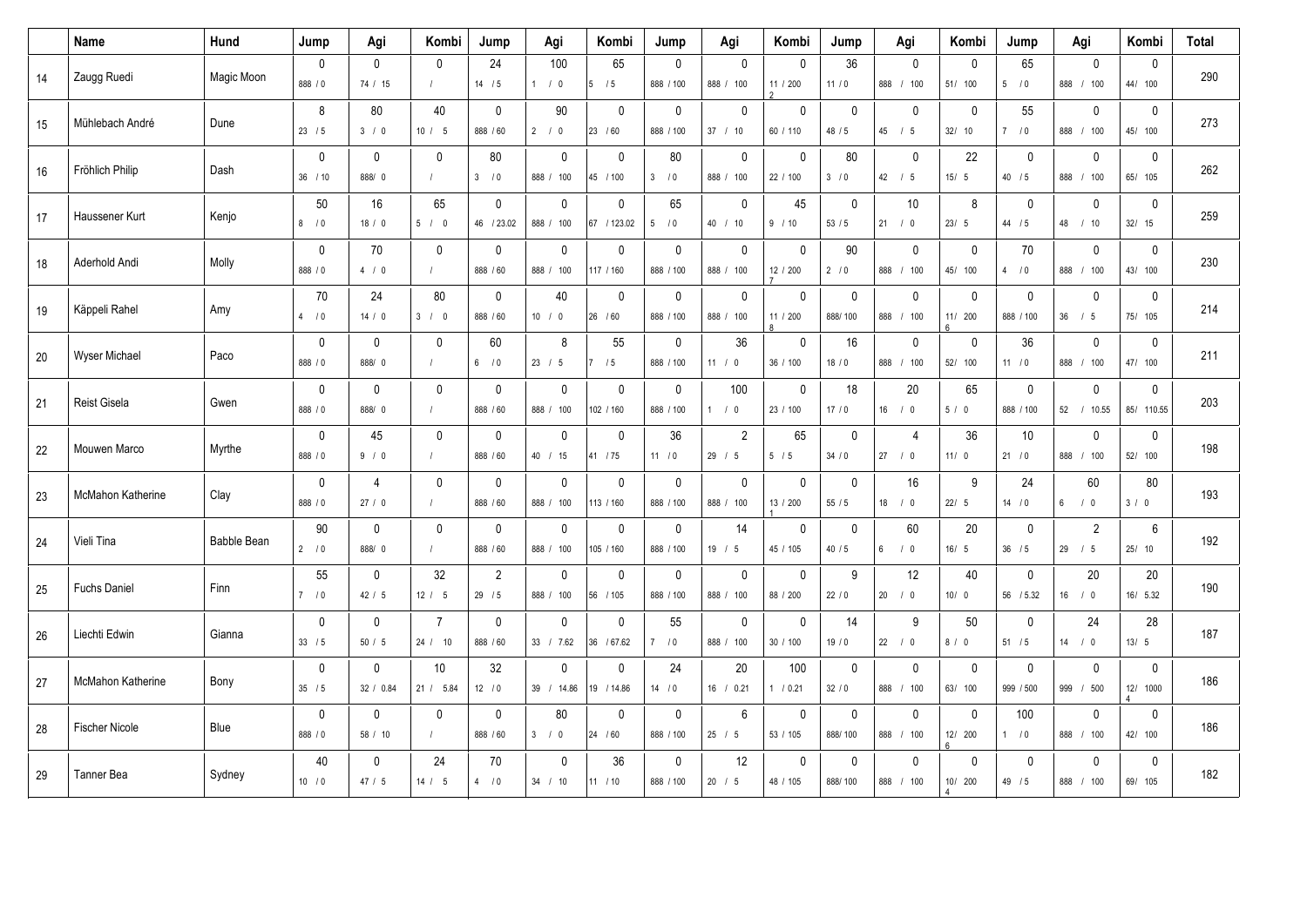|    | Name                     | Hund         | Jump                       | Agi                        | Kombi                      | Jump                      | Agi                          | Kombi                      | Jump                     | Agi                            | Kombi                        | Jump                      | Agi                                | Kombi                     | Jump                      | Agi                                  | Kombi                      | <b>Total</b> |
|----|--------------------------|--------------|----------------------------|----------------------------|----------------------------|---------------------------|------------------------------|----------------------------|--------------------------|--------------------------------|------------------------------|---------------------------|------------------------------------|---------------------------|---------------------------|--------------------------------------|----------------------------|--------------|
| 30 | Marti Heinz              | Byrben       | $\mathbf 0$<br>888 / 0     | 6<br>25/0                  | $\mathbf 0$<br>$\prime$    | $\mathbf 0$<br>39 / 10.81 | 65<br>5 <sup>5</sup><br>/0   | 18<br>17 / 10.81           | $\mathbf 0$<br>888 / 100 | 0<br>888 / 100                 | $\mathbf{0}$<br>12 / 200     | $\mathbf 0$<br>52/5       | 50<br>8<br>/0                      | 14<br>19/5                | $\mathbf{0}$<br>57 / 5.78 | 14<br>$19$ / 0                       | 14<br>19/ 5.78             | 181          |
| 31 | Moser Roland             | Mirk         | $\mathbf{0}$<br>888 / 0    | $\mathbf{0}$<br>70 / 12.71 | $\mathbf{0}$               | 16<br>$18$ / 5            | $\mathbf{0}$<br>888 / 100    | $\mathbf{0}$<br>52 / 105   | $\mathbf 0$<br>888 / 100 | 80<br>3 / 0                    | $\mathbf{0}$<br>25 / 100     | $\mathbf{0}$<br>888/100   | 80<br>$\mathbf{3}$<br>/0           | $\mathbf 0$<br>53/ 100    | $\Omega$<br>43 / 5        | $\mathbf 0$<br>888 / 100             | $\mathbf 0$<br>67/ 105     | 176          |
| 32 | Muralt Ramona            | Dylan        | $\mathbf 0$<br>888 / 0     | $\mathbf 0$<br>888/0       | $\mathbf 0$<br>$\sqrt{ }$  | $\mathbf 0$<br>888 / 60   | 70<br>4/0                    | $\mathbf{0}$<br>25 / 60    | $\mathbf 0$<br>888 / 100 | $\mathbf 0$<br>888 / 100       | $\mathbf 0$<br>10 / 200      | $\mathbf 0$<br>49 / 5     | 90<br>$\overline{2}$<br>$\sqrt{0}$ | 16<br>18/5                | $\mathbf{0}$<br>54 / 5    | $\mathbf 0$<br>888 / 100             | $\pmb{0}$<br>73/ 105       | 176          |
| 33 | Tschanz-Haas Regula      | Fire         | $\mathbf 0$<br>888 / 0     | $\mathbf{0}$<br>888/ 0     | $\mathbf{0}$               | $10$<br>21/5              | 45<br>9<br>$\sqrt{0}$        | 60<br>/5<br>6              | 60<br>6/0                | $\mathsf{O}$<br>888 / 100      | $\mathbf 0$<br>28 / 100      | $\mathbf 0$<br>999/500    | $\mathbf 0$<br>999 / 500           | $\mathbf 0$<br>12/ 1000   | $\mathbf 0$<br>999 / 500  | $\mathbf 0$<br>999<br>/500           | $\mathbf 0$<br>13/ 1000    | 175          |
| 34 | Knoll Sibylle            | Anja         | 9<br>22 / 0                | $\mathbf{0}$<br>46 / 5     | 18<br>17 / 5               | 5<br>$26$ / 5             | 32<br>12 / 0                 | 45<br>/5<br>19             | 5<br>$26$ / 5            | 5<br>26 / 5                    | 40<br>10/10                  | $\mathbf{0}$<br>54 / 5    | $\mathbf{0}$<br>58 / 5.7           | $\mathbf 0$<br>37/ 10.7   | 6<br>25/0                 | $\mathbf 0$<br>888 / 100             | $\mathbf 0$<br>55/ 100     | 165          |
| 35 | Zumthurm Silvan          | Limit        | $\mathbf{0}$<br>45 / 18.32 | $\mathbf{0}$<br>57 / 10    | $\mathbf{0}$<br>33 / 28.32 | 55<br>10<br>$7^{\circ}$   | $\mathbf 0$<br>888 / 100     | $\Omega$<br>46 / 100       | $\mathbf 0$<br>888 / 100 | 55<br>7/0                      | $\mathbf{0}$<br>31 / 100     | $\mathbf 0$<br>888/100    | $\mathbf 0$<br>888 / 100           | $\mathbf 0$<br>12/ 200    | $\mathbf{0}$<br>888 / 100 | 45<br>9/0                            | $\mathbf 0$<br>54/ 100     | 155          |
| 36 | Andina Carlo             | Gonda        | $\pmb{0}$<br>888 / 0       | $\mathbf 0$<br>888/0       | $\mathbf 0$<br>$\sqrt{ }$  | 28<br>13 / 0              | 18<br>17/<br>$\overline{0}$  | 70<br>10<br>$\overline{4}$ | $\pmb{0}$<br>888 / 100   | $\mathbf 0$<br>$48$ /<br>14.66 | $\mathbf 0$<br>71 / 114.66   | 8<br>23/0                 | $\mathbf 0$<br>$54$ / $5$          | $5\phantom{.0}$<br>26/5   | 9<br>22 / 0               | $\mathbf 0$<br>45 / 7.13             | 10<br>21/ 7.13             | 148          |
| 37 | Mozzetti Sonia           | <b>Nuss</b>  | $\mathbf 0$<br>888 / 0     | $\mathbf 0$<br>59 / 10     | $\Omega$                   | 90<br>2/0                 | $\mathbf 0$<br>888 / 100     | $\Omega$<br>44 / 100       | $\mathbf 0$<br>888 / 100 | 0<br>888 / 100                 | $\mathbf 0$<br>12 / 200<br>5 | 55<br>7/0                 | $\mathbf 0$<br>888 / 100           | $\mathbf 0$<br>47/ 100    | $\mathbf 0$<br>58 / 6.48  | $\mathbf 0$<br>888 / 100             | $\mathbf 0$<br>78/ 106.48  | 145          |
| 38 | <b>McCormick Charlie</b> | Sage         | 65<br>5/0                  | 10<br>21/0                 | 70<br>4 / 0                | $\mathbf 0$<br>888 / 60   | $\mathbf{0}$<br>888 / 100    | $\Omega$<br>124 / 160      | $\mathbf 0$<br>32 / 10   | $\mathbf 0$<br>888 / 100       | $\mathbf{0}$<br>61 / 110     | $\mathbf 0$<br>888/100    | $\mathbf{0}$<br>62 / 10            | $\mathbf 0$<br>93/ 110    | $\mathbf{0}$<br>70 / 15   | $\mathbf{0}$<br>$32 \quad / \quad 5$ | $\mathbf 0$<br>36/ 20      | 145          |
| 39 | Bonetti Mario            | Aidan        | $\mathbf 0$<br>888 / 0     | $\mathbf 0$<br>888/0       | $\mathbf 0$<br>$\prime$    | $\mathbf 0$<br>888 / 60   | $\overline{4}$<br>27 / 5     | $\Omega$<br>33 / 65        | 50<br>8/0                | 18<br>17 / 0.53                | 70<br>4 / 0.53               | $\mathbf 0$<br>888/100    | $\overline{2}$<br>29<br>$\sqrt{0}$ | $\mathbf 0$<br>67/ 100    | $\Omega$<br>62 / 10       | $\mathbf 0$<br>888 / 100             | $\mathbf 0$<br>81/ 110     | 144          |
| 40 | Schneeberger Petra       | Aydin        | $\pmb{0}$<br>888 / 0       | $\mathbf 0$<br>41/5        | $\mathbf 0$                | $\mathbf 0$<br>888 / 60   | $\mathbf 0$<br>888 /<br>100  | $\Omega$<br>97 / 160       | 32<br>$12 \quad 10$      | 0<br>888 / 100                 | $\mathbf 0$<br>34 / 100      | 50<br>8/0                 | $\mathbf 0$<br>888 /<br>100        | $\mathbf 0$<br>48/ 100    | 40<br>10 / 0              | $\mathbf 0$<br>40 / 5.74             | 16<br>18/ 5.74             | 138          |
| 41 | Siebenmann Monique       | Out Of Joint | $\mathbf{0}$<br>44 / 15    | $\mathbf{0}$<br>66 / 11.63 | $\mathbf{0}$<br>31 / 26.63 | $\mathbf{0}$<br>888 / 60  | $\mathbf{0}$<br>888 / 100    | $\Omega$<br>112 / 160      | 20<br>16 / 0.22          | 28<br>13 / 0                   | 90<br>2 / 0.22               | $\mathbf{0}$<br>70 / 10   | $\mathbf{0}$<br>888 / 100          | $\mathbf 0$<br>92/ 110    | $\mathbf{0}$<br>888 / 100 | $\mathbf{0}$<br>59 / 25.72           | $\mathbf{0}$<br>95/ 125.72 | 138          |
| 42 | <b>Waldmeier Eva</b>     | Pepper       | $\overline{7}$<br>24/5     | $\mathbf 0$<br>888/0       | $\mathbf 0$<br>$\prime$    | $\mathbf 0$<br>888 / 60   | 14<br>19 / 5                 | $\Omega$<br>30 / 65        | $\mathbf 0$<br>35 / 10   | 3<br>28 / 5                    | $\Omega$<br>16/15            | $\mathbf 0$<br>67 / 10    | $\mathbf{0}$<br>44 / 5             | $\mathbf 0$<br>39/ 15     | 80<br>3/0                 | $\mathbf 0$<br>$31 \quad / \quad 5$  | 32<br>12/5                 | 136          |
| 43 | Cottet Philippe          | Tim          | $\mathbf 0$<br>42 / 15     | $\mathbf 0$<br>888/ 0      | $\mathbf 0$<br>$\prime$    | $\mathbf 0$<br>888 / 60   | 10<br>21 / 5                 | $\Omega$<br>31 / 65        | $\mathbf 0$<br>888 / 100 | 70<br>4/0                      | $\mathbf{0}$<br>26 / 100     | $\mathbf 0$<br>77 / 20.32 | $\mathbf 0$<br>888 / 100           | $\mathbf 0$<br>10/ 120.32 | $\mathbf 0$<br>888 / 100  | 50<br>$8$ / 0                        | $\mathbf 0$<br>53/ 100     | 130          |
| 44 | Wigger Andy              | DJ Dexter    | $\pmb{0}$<br>888 / 0       | $\mathbf{0}$<br>888/ 0     | $\mathbf{0}$               | $\mathbf 0$<br>888 / 60   | $\mathbf{0}$<br>888 /<br>100 | $\mathbf{0}$<br>108 / 160  | $\mathbf{0}$<br>33 / 10  | 50<br>8/0                      | 50<br>8 / 10                 | $\mathbf{0}$<br>66 / 10   | $\mathbf{0}$<br>888 / 100          | $\mathbf{0}$<br>89/ 110   | 28<br>13 / 0              | $\mathbf{0}$<br>888 / 100            | $\mathbf 0$<br>49/ 100     | 128          |
| 45 | Knoll Sibylle            | Mary         | 22<br>15/0                 | 18<br>17/0                 | 60<br>6/0                  | $\mathbf{0}$<br>888 / 60  | $\mathbf{0}$<br>888 / 100    | $\Omega$<br>123 / 160      | $\mathbf 0$<br>888 / 100 | $\overline{7}$<br>24 / 5       | $\mathbf{0}$<br>52 / 105     | $\overline{7}$<br>24/0    | $\mathbf{0}$<br>888 / 100          | $\mathbf 0$<br>54/ 100    | $\overline{2}$<br>29/0    | $\mathbf 0$<br>53 / 11.67            | $\mathbf{0}$<br>30/ 11.67  | 116          |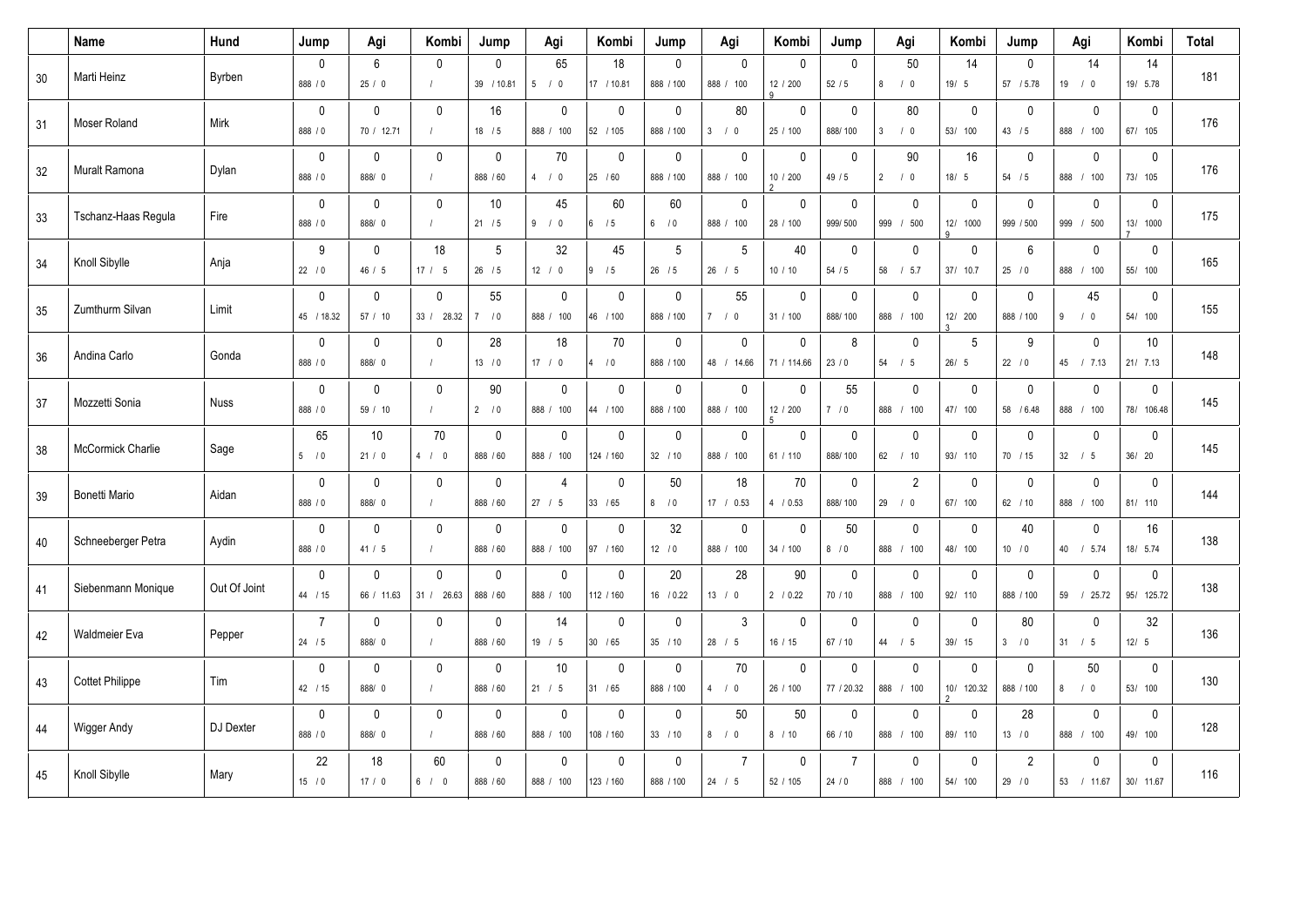|    | Name                  | Hund                | Jump                      | Agi                        | Kombi                      | Jump                       | Agi                         | Kombi                       | Jump                       | Agi                       | Kombi                          | Jump                    | Agi                          | Kombi                     | Jump                      | Agi                       | Kombi                     | <b>Total</b> |
|----|-----------------------|---------------------|---------------------------|----------------------------|----------------------------|----------------------------|-----------------------------|-----------------------------|----------------------------|---------------------------|--------------------------------|-------------------------|------------------------------|---------------------------|---------------------------|---------------------------|---------------------------|--------------|
| 46 | Giraudi Nicola        | Cayenne             | $\mathbf 0$<br>888 / 0    | 60<br>6/0                  | $\mathbf{0}$               | $\mathbf 0$<br>888 / 60    | $\mathbf{0}$<br>888 / 100   | $\mathbf{0}$<br>89 / 160    | $\mathbf 0$<br>888 / 100   | 40<br>10 / 0              | $\mathbf 0$<br>35 / 100        | 0<br>64 / 10            | $\mathbf 0$<br>47 / 5        | $\mathbf 0$<br>38/ 15     | $\Omega$<br>47 / 5        | 5<br>26 / 5               | 5<br>26/10                | 110          |
| 47 | Lucchi Alexandra      | Jazz                | 32<br>12 / 0              | $\mathbf{0}$<br>888/ 0     | $\mathbf{0}$               | $\mathbf 0$<br>888 / 60    | $\mathbf{0}$<br>36 / 10     | $\Omega$<br>38 / 70         | $\mathbf{0}$<br>888 / 100  | $\mathbf 0$<br>888 / 100  | $\mathbf{0}$<br>97 / 200       | 45<br>9/0               | $\mathbf 0$<br>888 / 100     | $\mathbf 0$<br>49/ 100    | 32<br>12 / 0              | $\mathbf 0$<br>888 / 100  | $\mathbf 0$<br>48/ 100    | 109          |
| 48 | Roth Alexandra        | Driven              | $\mathbf 0$<br>34 / 5     | 0<br>67 / 11.69            | $\mathbf{0}$<br>27 / 16.69 | $\mathbf 0$<br>888 / 60    | $\mathbf 0$<br>888 /<br>100 | $\mathbf 0$<br>121 / 160    | 40<br>10 / 0               | $\pmb{0}$<br>49 / 15      | $\mathbf 0$<br>14 / 15         | $5\phantom{.0}$<br>26/0 | $\mathbf 0$<br>32 / 0        | 32<br>12/0                | 8<br>23/0                 | $\mathbf 0$<br>37 / 5     | 24<br>14/5                | 109          |
| 49 | Soncini Silvana       | Geena               | $\mathbf 0$<br>888 / 0    | $\mathbf{0}$<br>63 / 10.25 | $\mathbf{0}$               | 8<br>23/5                  | 50<br>8<br>$\sqrt{0}$       | 50<br>/5<br>8               | $\mathbf 0$<br>888 / 100   | $\mathbf 0$<br>888 / 100  | $\mathbf 0$<br>94 / 200        | 0<br>999/500            | $\mathbf 0$<br>999 / 500     | $\mathbf 0$<br>13/ 1000   | $\mathbf{0}$<br>999 / 500 | $\mathbf 0$<br>999 / 500  | $\mathbf 0$<br>13/ 1000   | 108          |
| 50 | <b>Wyser Michael</b>  | Mitch               | $\mathbf 0$<br>888 / 0    | $\mathbf{0}$<br>888/0      | $\mathbf{0}$<br>$\prime$   | 65<br>5/0                  | $\overline{1}$<br>30 / 5    | 40<br>10 / 5                | $\mathbf 0$<br>888 / 100   | $\mathbf{0}$<br>888 / 100 | $\mathbf{0}$<br>11 / 200       | $\mathbf{0}$<br>999/500 | $\mathbf{0}$<br>999 / 500    | $\mathbf{0}$<br>13/ 1000  | $\mathbf{0}$<br>999 / 500 | $\mathbf 0$<br>999 / 500  | $\mathbf 0$<br>12/ 1000   | 106          |
| 51 | Tschanz-Haas Regula   | Soraya              | $6\phantom{1}$<br>25/5    | $\mathbf{0}$<br>888/0      | $\mathbf{0}$<br>$\prime$   | $\mathbf 0$<br>40 / 11.11  | $\mathbf 0$<br>888 / 100    | $\Omega$<br>64 / 111.11     | $\mathbf{0}$<br>888 / 100  | $\mathbf 0$<br>31 / 5     | $\mathbf{0}$<br>55 / 105       | 0<br>45/5               | $\mathbf 0$<br>67 / 15.71    | $\mathbf 0$<br>43/ 20.71  | 50<br>8 / 0               | $\,6\,$<br>25 / 5         | 36<br>11/5                | 98           |
| 52 | schlachter sandra     | juli                | $\mathbf 0$<br>888 / 0    | $\mathbf 0$<br>888/0       | $\mathbf 0$<br>$\prime$    | $\mathbf 0$<br>777 / 34.32 | $\mathbf 0$<br>888 /<br>100 | $\mathbf 0$<br>68 / 134.32  | $\mathbf 0$<br>888 / 100   | $\mathbf 0$<br>888 / 100  | $\mathbf 0$<br>10 / 200        | 0<br>888/100            | $\mathbf 0$<br>888 /<br>100  | $\mathbf 0$<br>11/ 200    | $\mathbf{0}$<br>61 / 10   | 90<br>2 / 0               | $\overline{7}$<br>24/10   | 97           |
| 53 | Mattle Stefan         | Bacardi             | 24<br>14 / 0              | 14<br>19/0                 | 55<br>7/0                  | 0<br>888 / 60              | $\mathbf 0$<br>888 / 100    | $\Omega$<br>120 / 160       | $\mathbf 0$<br>888 / 100   | $\mathbf 0$<br>888 / 100  | $\mathbf 0$<br>13 / 200        | 0<br>61/5               | $\mathbf 0$<br>888 / 100     | 0<br>83/ 105              | $\mathbf 0$<br>74 / 16.21 | $\mathbf 0$<br>888 / 100  | 0<br>90/ 116.21           | 93           |
| 54 | Hochstrasser Kurt     | Heysu               | $\mathbf 0$<br>888 / 0    | $\mathbf{0}$<br>888/0      | $\mathbf{0}$<br>$\sqrt{ }$ | $\mathbf 0$<br>888 / 60    | $\mathbf{0}$<br>38 / 13.81  | $\Omega$<br>40 / 73.81      | 28<br>13 / 0               | $\mathbf 0$<br>888 / 100  | $\mathbf{0}$<br>37 / 100       | 0<br>888/100            | $\mathbf{0}$<br>37 / 0       | $\mathbf 0$<br>72/ 100    | 14<br>19/0                | 10<br>21 / 0.57           | 40<br>10/ 0.57            | 92           |
| 55 | Engeli Peter          | Gin                 | 60<br>6/0                 | 0<br>44 / 5                | 28<br>13 / 5               | $\mathbf 0$<br>888 / 60    | $\mathbf 0$<br>888 / 100    | $\mathbf 0$<br>84 / 160     | $\mathbf 0$<br>888 / 100   | $\mathbf 0$<br>888 / 100  | $\mathbf 0$<br>82 / 200        | 0<br>888/100            | $\mathbf 0$<br>888 / 100     | 0<br>10/ 200<br>q         | $\mathbf{0}$<br>888 / 100 | $\pmb{0}$<br>888 / 100    | $\pmb{0}$<br>97/ 200      | 88           |
| 56 | Mauroux Pascal        | <b>Atomic Folly</b> | $\mathbf 0$<br>888 / 0    | 40<br>10/0                 | $\mathbf 0$                | $\mathbf 0$<br>888 / 60    | $\mathbf 0$<br>888 /<br>100 | $\mathbf 0$<br>125 / 160    | $\mathbf 0$<br>888 / 100   | 45<br>9/0                 | $\mathbf 0$<br>33 / 100        | 0<br>39/5               | $\mathbf 0$<br>888 / 100     | $\mathbf 0$<br>76/ 105    | $\mathbf 0$<br>888 / 100  | $\pmb{0}$<br>888 / 100    | $\mathbf 0$<br>10/ 200    | 85           |
| 57 | Leonardi Manuel       | Saskia              | 3<br>$28$ / 5             | $\mathbf{0}$<br>888/ 0     | $\mathbf{0}$               | $\mathbf 0$<br>888 / 60    | $\mathbf{0}$<br>888 / 100   | $\mathbf{0}$<br>116 / 160   | $\mathbf{0}$<br>888 / 100  | $\mathbf{0}$<br>888 / 100 | $\mathbf{0}$<br>12 / 200<br>Ŕ. | 22<br>15/0              | 5<br>$26$ / 0                | 55<br>$7/0$               | $\Omega$<br>67 / 11.69    | $\mathbf{0}$<br>888 / 100 | $\mathbf 0$<br>86/ 111.69 | 85           |
| 58 | Peng Pascal           | Naish               | $\mathbf 0$<br>888 / 0    | $\mathbf{0}$<br>888/0      | $\mathbf{0}$<br>$\sqrt{ }$ | $\mathbf 0$<br>37 / 10     | 55<br>7/0                   | 28<br>13 / 10               | $\mathbf 0$<br>37 / 11.21  | $\mathbf 0$<br>888 / 100  | $\mathbf{0}$<br>65 / 111.21    | 0<br>69 / 10            | $\mathbf 0$<br>888 / 100     | $\mathbf 0$<br>91/ 110    | $\mathbf{0}$<br>888 / 100 | $\mathbf 0$<br>888 / 100  | $\mathbf 0$<br>11/ 200    | 83           |
| 59 | <b>Bucher Patrick</b> | D&G                 | $\mathbf 0$<br>46 / 19.42 | 0<br>64 / 10.4             | $\mathbf 0$                | $\mathbf 0$<br>34 / 7.04   | $\mathbf 0$<br>888 / 100    | $\mathbf{0}$<br>61 / 107.04 | 22<br>15 / 0.01            | $\mathbf 0$<br>35 / 6.79  | 60<br>6 / 6.8                  | 0<br>72 / 12.45         | $\mathbf 0$<br>888 / 100     | $\mathbf 0$<br>97/ 112.45 | $\Omega$<br>64 / 10       | $\mathbf 0$<br>888 / 100  | $\pmb{0}$<br>82/ 110      | 82           |
| 60 | <b>Weber Martin</b>   | Isy                 | $\pmb{0}$<br>32 / 5       | 12<br>20/0                 | 22<br>15 / 5               | $\mathbf 0$<br>$31 / 5$    | $\mathbf{0}$<br>888 / 100   | $\mathbf{0}$<br>58 / 105    | $\overline{7}$<br>$24$ / 5 | $\mathbf{0}$<br>888 / 100 | $\mathbf{0}$<br>47 / 105       | $\mathbf{0}$<br>888/100 | 36<br>11 / 0                 | $\mathbf 0$<br>58/ 100    | $\mathbf{0}$<br>888 / 100 | 3<br>28 / 5               | $\pmb{0}$<br>70/ 105      | 80           |
| 61 | Eggenberger Monika    | East                | $\mathbf 0$<br>888 / 0    | $\mathbf{0}$<br>888/0      | $\mathbf{0}$               | $\mathbf 0$<br>888 / 60    | $\mathbf{0}$<br>888 / 100   | $\mathbf{0}$<br>82 / 160    | $\mathbf{0}$<br>888 / 100  | 65<br>5/0                 | $\mathbf{0}$<br>27 / 100       | $\mathbf{0}$<br>888/100 | $\mathbf{0}$<br>64<br>/10.94 | $\mathbf 0$<br>96/ 110.94 | 12<br>20/0                | $\Omega$<br>888 / 100     | $\mathbf 0$<br>51/ 100    | 77           |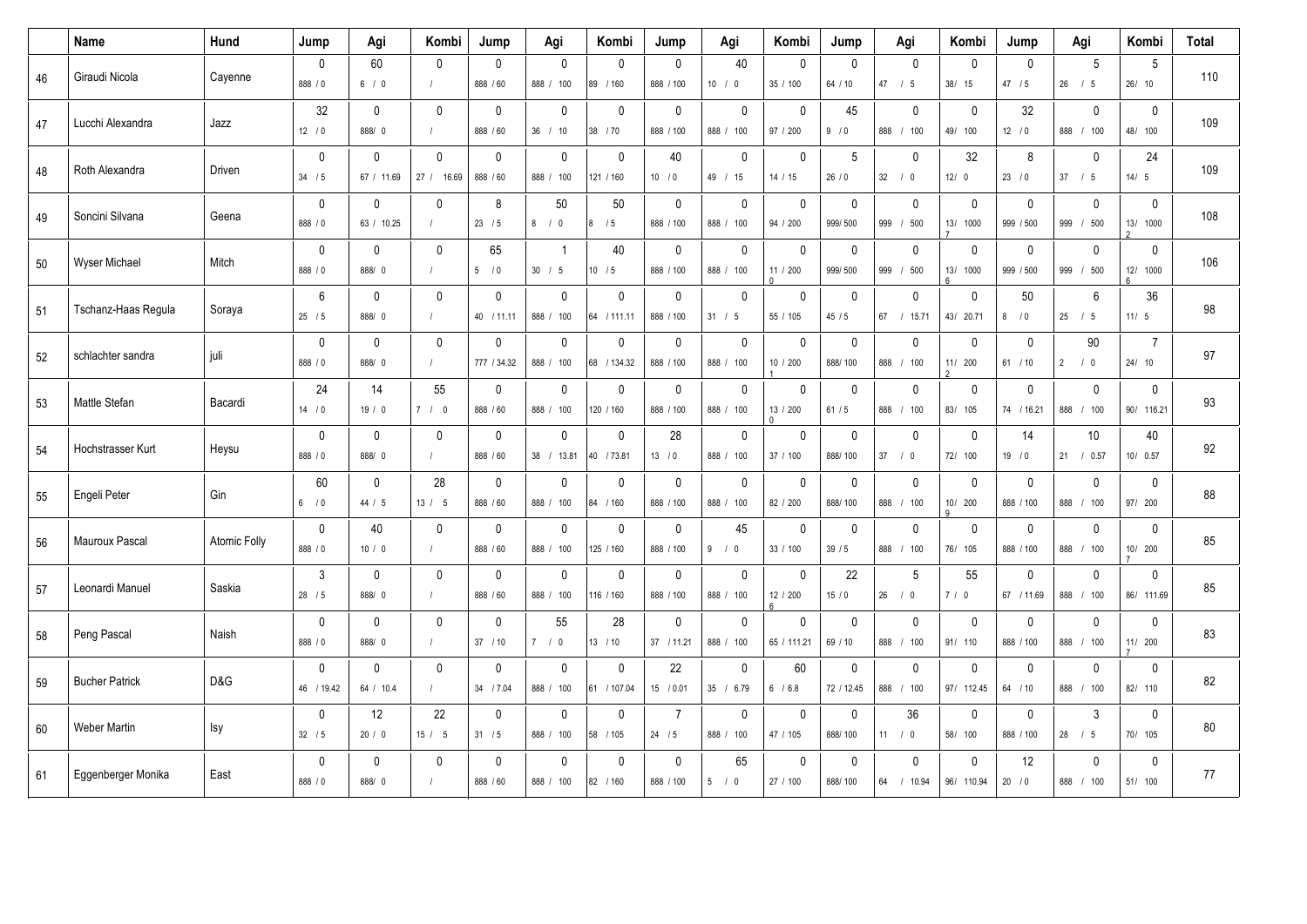|        | Name                   | Hund       | Jump                    | Agi                        | Kombi                           | Jump                      | Agi                                  | Kombi                     | Jump                     | Agi                          | Kombi                      | Jump                      | Agi                                 | Kombi                     | Jump                       | Agi                          | Kombi                                  | <b>Total</b> |
|--------|------------------------|------------|-------------------------|----------------------------|---------------------------------|---------------------------|--------------------------------------|---------------------------|--------------------------|------------------------------|----------------------------|---------------------------|-------------------------------------|---------------------------|----------------------------|------------------------------|----------------------------------------|--------------|
| 62     | Bähler Ruedi           | Caja       | 12<br>20/0              | $\mathbf 0$<br>56 / 9.78   | 8<br>23 / 9.78                  | $\mathbf 0$<br>888 / 60   | $\Omega$<br>888 / 100                | $\Omega$<br>69 / 160      | $\mathbf 0$<br>888 / 100 | 24<br>14 / 0                 | $\Omega$<br>38 / 100       | $\mathbf 0$<br>36 / 0.17  | $\Omega$<br>39 / 0                  | 24<br>14/0.17             | $\Omega$<br>31 / 0         | $\mathbf 0$<br>46 / 7.52     | 9<br>22/ 7.52                          | 77           |
| 63     | Reis Lita              | Cayenne    | 28<br>13/0              | $\mathbf 0$<br>49/5        | 20<br>16/5                      | $\mathbf 0$<br>888 / 60   | $\mathbf 0$<br>888 / 100             | $\Omega$<br>134 / 160     | $\mathbf 0$<br>888 / 100 | $\mathbf 0$<br>888 / 100     | $\mathbf{0}$<br>99 / 200   | 6<br>25/0                 | $\mathbf{0}$<br>888 / 100           | $\mathbf 0$<br>55/ 100    | 5<br>26/0                  | $\mathbf 0$<br>39 / 5.49     | 18<br>17/ 5.49                         | 77           |
| 64     | Zimmermann Marion      | Spy        | $\pmb{0}$<br>888 / 0    | 22<br>15/0                 | $\mathbf 0$<br>$\left  \right $ | $\mathbf 0$<br>45 / 22.78 | $\sqrt{5}$<br>26/<br>5               | $\mathbf 0$<br>21 / 27.78 | $\pmb{0}$<br>888 / 100   | $\pmb{0}$<br>$52$ /<br>16.85 | $\mathbf 0$<br>75 / 116.85 | $\mathbf 0$<br>51/5       | 32<br>$12$ / 0                      | 12<br>20/5                | $\mathbf 0$<br>$52$ / 5    | $\pmb{0}$<br>54 / 15         | $\mathbf 0$<br>37/ 20                  | 71           |
| 65     | Laederach Pierre       | Fighter    | $\mathbf 0$<br>888 / 0  | $\mathbf 0$<br>888/ 0      | $\mathbf 0$                     | $\mathbf 0$<br>888 / 60   | $\mathbf 0$<br>888 / 100             | $\mathbf 0$<br>114 / 160  | $\pmb{0}$<br>888 / 100   | $\mathsf{O}$<br>888 / 100    | $\mathbf 0$<br>12 / 200    | $\mathbf 0$<br>60 / 5     | $\mathbf 0$<br>$51$ / $5$           | $\mathbf 0$<br>36/ 10     | 3<br>28 / 0                | 18<br>17 / 0                 | 50<br>8/0                              | 71           |
| 66     | Pelikan Petra          | <b>VIP</b> | $\mathbf 0$<br>888 / 0  | $\mathbf{0}$<br>888/0      | $\mathbf{0}$<br>$\prime$        | $\mathbf{1}$<br>30 / 5    | $\mathbf{0}$<br>888 / 100            | $\Omega$<br>57 / 105      | $\mathbf 0$<br>888 / 100 | $\mathbf 0$<br>888 / 100     | $\mathbf{0}$<br>12 / 200   | 65<br>5/0                 | $\mathbf{0}$<br>888 / 100           | $\mathbf 0$<br>46/ 100    | $\mathbf{0}$<br>999 / 500  | $\mathbf 0$<br>999 / 500     | $\mathbf 0$<br>12/ 1000<br>5           | 66           |
| 67     | Michel Larissa         | Jaya       | $\mathbf 0$<br>888 / 0  | $\mathbf 0$<br>43 / 5      | $\mathbf{0}$<br>$\prime$        | $\mathbf 0$<br>888 / 60   | $\mathbf 0$<br>888 / 100             | $\Omega$<br>127 / 160     | $\pmb{0}$<br>888 / 100   | $\mathbf 0$<br>888 / 100     | $\mathbf 0$<br>13 / 200    | $\mathbf 0$<br>65 / 10    | 65<br>$5\overline{5}$<br>$\sqrt{0}$ | $\mathbf 0$<br>31/10      | $\mathbf{0}$<br>999 / 500  | $\mathbf 0$<br>999 / 500     | $\mathbf 0$<br>12/ 1000                | 65           |
| 68     | Hellstern Jill         | Mäggie     | $\pmb{0}$<br>888 / 0    | 0<br>888/ 0                | $\mathbf{0}$<br>$\prime$        | $\mathbf 0$<br>888 / 60   | 28<br>13/<br>$\overline{\mathbf{0}}$ | $\mathbf{0}$<br>27 / 60   | $\pmb{0}$<br>888 / 100   | 0<br>888 / 100               | $\mathbf{0}$<br>11 / 200   | 0<br>31/0                 | $\mathbf{0}$<br>35 / 0              | 28<br>13/0                | $\mathbf{0}$<br>888 / 100  | 8<br>23 / 0.82               | 0<br>61/ 100.82                        | 64           |
| 69     | Brönnimann Anita       | Oupsy      | $\mathbf 0$<br>38 / 10  | $\mathbf{0}$<br>69 / 12.63 | $\mathbf{0}$                    | 14<br>19/5                | $\overline{7}$<br>24 / 5             | 24<br>$14$ / 10           | $\mathbf 0$<br>888 / 100 | 0<br>54 / 18.9               | $\mathbf{0}$<br>76 / 118.9 | 0<br>888/100              | 18<br>17 / 0                        | $\mathbf 0$<br>64/ 100    | $\mathbf{0}$<br>77 / 19.96 | $\mathbf 0$<br>888 / 100     | $\mathbf 0$<br>93/ 119.96              | 63           |
| 70     | Pfister Petra          | H          | $\mathbf 0$<br>888 / 0  | $\mathbf 0$<br>38 / 5      | $\mathbf 0$                     | $\mathbf 0$<br>888 / 60   | $\mathbf 0$<br>888 / 100             | $\Omega$<br>131 / 160     | $\pmb{0}$<br>888 / 100   | 60<br>$6$ / 0                | $\mathbf{0}$<br>29 / 100   | $\mathbf 0$<br>888/100    | $\mathbf 0$<br>48 / 5               | $\mathbf 0$<br>84/ 105    | $\mathbf{0}$<br>999 / 500  | $\mathbf 0$<br>999 / 500     | $\mathbf 0$<br>12/ 1000                | 60           |
| 71     | Laederach Pierre       | Even       | $\mathbf{0}$<br>888 / 0 | $\mathbf{0}$<br>888/ 0     | $\mathbf{0}$                    | $\mathbf 0$<br>888 / 60   | 24<br>14 / 0                         | $\Omega$<br>28 / 60       | $\mathbf 0$<br>888 / 100 | 0<br>888 / 100               | $\mathbf{0}$<br>12 / 200   | $\overline{1}$<br>30/0    | $\mathbf{0}$<br>888 / 100           | $\mathbf 0$<br>60/ 100    | $\mathbf{0}$<br>53 / 5     | 12<br>20 / 0.18              | 22<br>15/ 5.18                         | 59           |
| $72\,$ | Simond Marline         | Skayla     | 16<br>18/0              | $\mathbf{0}$<br>68 / 11.92 | $\mathbf{0}$<br>26 / 11.92      | 36<br>11 / 0              | $\mathbf{0}$<br>888 /<br>100         | $\mathbf{0}$<br>48 / 100  | $\mathbf 0$<br>30 / 7.79 | $\overline{4}$<br>27 / 5     | $\mathbf{0}$<br>12 / 12.79 | 3<br>28/0                 | $\mathbf{0}$<br>888 / 100           | $\mathbf 0$<br>57/ 100    | $\mathbf{0}$<br>888 / 100  | $\mathbf 0$<br>51 / 10       | $\mathbf 0$<br>84/ 110                 | 59           |
| 73     | Pfyl Vanessa           | Fantastic  | 36<br>11 / 0            | $\mathbf{0}$<br>888/ 0     | $\mathbf 0$<br>$\prime$         | $\mathbf 0$<br>888 / 60   | $\mathbf{0}$<br>888 / 100            | $\Omega$<br>132 / 160     | $\mathbf 0$<br>888 / 100 | $\mathbf 0$<br>888 / 100     | $\mathbf{0}$<br>98 / 200   | 10<br>21/0                | $\mathbf{0}$<br>46 / 5              | 10<br>21/5                | $\mathbf{0}$<br>888 / 100  | $\mathbf{0}$<br>888 / 100    | $\mathbf 0$<br>11/ 200                 | 56           |
| 74     | Baschung Sandra        | Chilli     | $\mathbf{0}$<br>888 / 0 | $\mathbf{0}$<br>888/ 0     | $\mathbf{0}$                    | $\mathbf 0$<br>888 / 60   | $\mathbf{0}$<br>888 /<br>100         | $\Omega$<br>71 / 160      | $\mathbf 0$<br>888 / 100 | $\mathbf 0$<br>888 / 100     | $\Omega$<br>83 / 200       | 32<br>$12/0$              | $\mathbf{0}$<br>61 / 10             | $\mathbf{0}$<br>35/ 10    | 20<br>16 / 0               | $\mathbf 0$<br>888 / 100     | $\mathbf 0$<br>50/ 100                 | 52           |
| 75     | Glanzmann Claudia      | Pace       | $\mathbf 0$<br>888 / 0  | $\mathbf{0}$<br>888/ 0     | $\mathbf 0$<br>$\prime$         | $\mathbf 0$<br>888 / 60   | $\mathbf 0$<br>500<br>999 /          | $\mathbf{0}$<br>137 / 560 | 45<br>9/0                | 0<br>888 / 100               | $\mathbf{0}$<br>32 / 100   | $\mathbf 0$<br>74 / 12.91 | $\mathbf{0}$<br>888 / 100           | $\mathbf 0$<br>98/ 112.91 | $\mathbf{0}$<br>888 / 100  | $\mathbf 0$<br>888 / 100     | $\mathbf 0$<br>11/ 200<br>$\mathsf{o}$ | 45           |
| 76     | Frey Michel            | Allright   | $\mathbf 0$<br>888 / 0  | $\mathbf 0$<br>65 / 10.64  | $\mathbf 0$                     | 45<br>9/0                 | $\mathbf 0$<br>888 /<br>100          | $\mathbf{0}$<br>47 / 100  | $\pmb{0}$<br>888 / 100   | $\mathbf 0$<br>888 / 100     | $\mathbf 0$<br>91 / 200    | $\mathbf 0$<br>58 / 5     | $\mathbf 0$<br>888 / 100            | $\mathbf 0$<br>82/ 105    | $\mathbf 0$<br>888 / 100   | $\mathbf 0$<br>33 / 5        | $\mathbf 0$<br>71/ 105                 | 45           |
| 77     | <b>Tschuor Claudia</b> | Klyde-Kesh | $\mathbf{0}$<br>888 / 0 | $\mathbf{0}$<br>37/5       | $\mathbf{0}$                    | $\mathbf{0}$<br>888 / 60  | $\mathbf{0}$<br>888 / 100            | $\Omega$<br>103 / 160     | $\mathbf 0$<br>888 / 100 | $\Omega$<br>888 / 100        | $\Omega$<br>10 / 200       | 40<br>10/0                | $\Omega$<br>888 / 100               | $\mathbf 0$<br>50/ 100    | $\mathbf{0}$<br>888 / 100  | $\mathbf{0}$<br>888<br>/ 100 | $\mathbf{0}$<br>10/ 200                | 40           |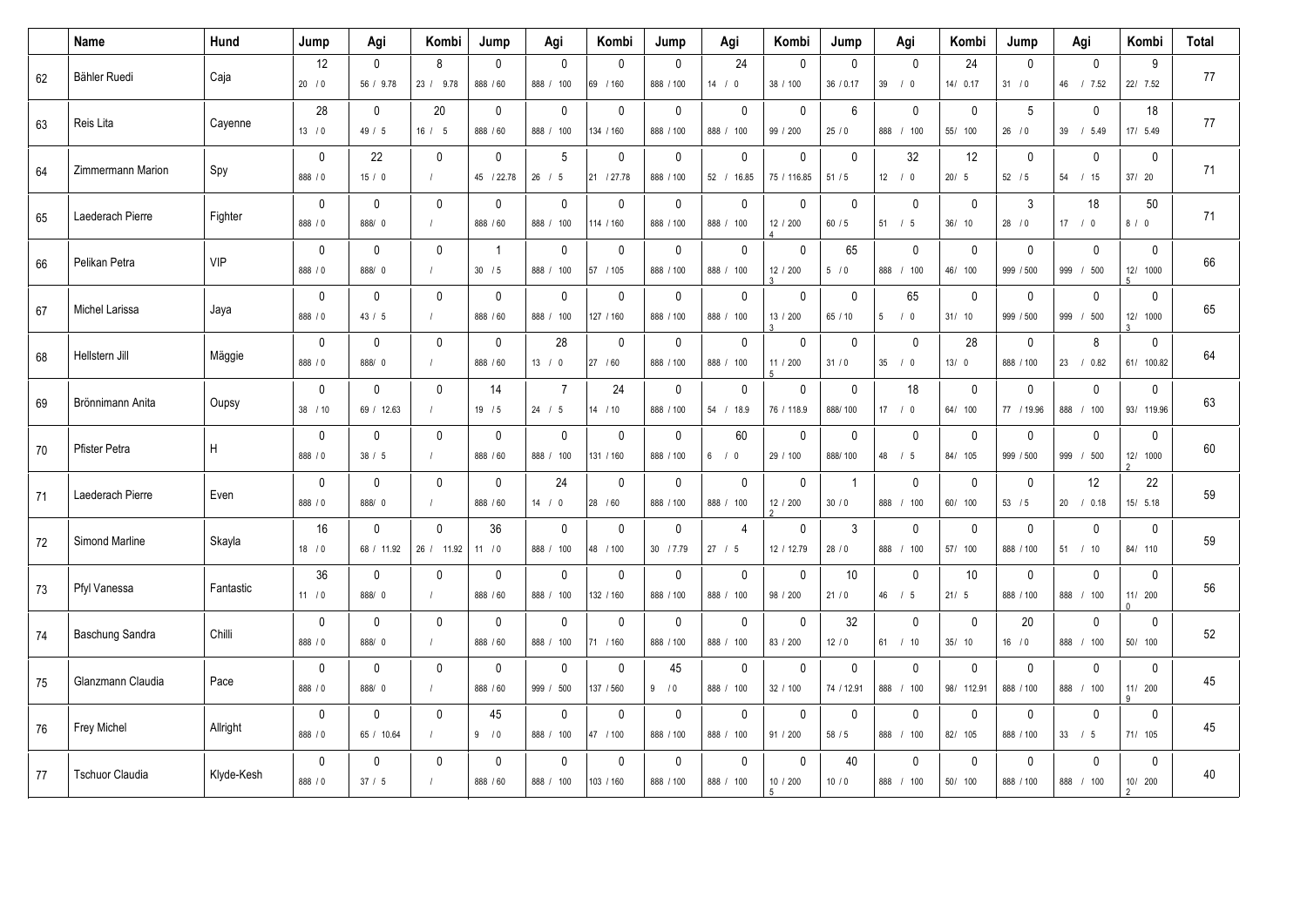|        | Name                  | Hund   | Jump                    | Agi                         | Kombi                      | Jump                      | Agi                         | Kombi                      | Jump                      | Agi                        | Kombi                       | Jump                          | Agi                         | Kombi                      | Jump                       | Agi                                  | Kombi                     | <b>Total</b> |
|--------|-----------------------|--------|-------------------------|-----------------------------|----------------------------|---------------------------|-----------------------------|----------------------------|---------------------------|----------------------------|-----------------------------|-------------------------------|-----------------------------|----------------------------|----------------------------|--------------------------------------|---------------------------|--------------|
| 78     | <b>Glur Philipp</b>   | Dark   | $\mathbf 0$<br>37 / 10  | 0<br>77 / 17.07             | $\mathbf{0}$<br>32 / 27.07 | 22<br>15/5                | $\mathbf{0}$<br>888 / 100   | $\mathbf{0}$<br>49 / 105   | 10<br>21 / 5              | $\mathbf 0$<br>888 / 100   | $\mathbf 0$<br>43 / 105     | 0<br>888/100                  | $\overline{7}$<br>$24$ / 0  | $\mathbf 0$<br>65/ 100     | $\Omega$<br>39 / 5         | $\mathbf 0$<br>999 / 500             | $\mathbf 0$<br>12/ 505    | 39           |
| 79     | Gloor Jeannine        | Lychee | 5<br>$26$ / 5           | $\mathbf{0}$<br>888/ 0      | $\mathbf{0}$               | $\mathbf 0$<br>888 / 60   | 9<br>22 / 5                 | $\Omega$<br>32 / 65        | $\mathbf{0}$<br>888 / 100 | $\mathbf 0$<br>888 / 100   | $\mathbf{0}$<br>93 / 200    | 24<br>14/0                    | $\mathbf 0$<br>59 / 10      | $\mathbf 0$<br>33/10       | $\Omega$<br>999 / 500      | $\mathbf 0$<br>999<br>/500           | $\mathbf 0$<br>13/ 1000   | 38           |
| 80     | Näf Esthi             | Griff  | $\mathbf 0$<br>888 / 0  | 0<br>888/0                  | $\mathbf 0$<br>$\prime$    | $\mathbf 0$<br>888 / 60   | $\mathbf 0$<br>888 /<br>100 | $\mathbf 0$<br>129 / 160   | $\mathbf 0$<br>888 / 100  | $\pmb{0}$<br>888 /<br>100  | $\mathbf 0$<br>10 / 200     | 0<br>888/100                  | $\mathbf 0$<br>$53$ / $5$   | $\mathbf 0$<br>86/ 105     | $\mathbf 0$<br>888 / 100   | 36<br>11 / 0                         | $\pmb{0}$<br>56/ 100      | 36           |
| 81     | Risi Jacqueline       | Gwyn   | $\mathbf 0$<br>888 / 0  | $\mathbf{0}$<br>888/ 0      | $\mathbf{0}$               | $\mathbf 0$<br>888 / 60   | $\mathbf 0$<br>888 / 100    | $\mathbf 0$<br>92 / 160    | $\mathbf 0$<br>39 / 14.05 | $\mathbf 0$<br>888 / 100   | $\mathbf 0$<br>68 / 114.05  | 0<br>888/100                  | $\mathbf 0$<br>888 / 100    | $\mathbf 0$<br>12/ 200     | $\mathbf{0}$<br>888 / 100  | 32<br>12 / 0                         | $\mathbf 0$<br>57/ 100    | 32           |
| 82     | Urech Jeannette       | Indio  | $\sqrt{2}$<br>29/5      | $\mathbf{0}$<br>53 / 6.84   | $\Omega$<br>25 / 11.84     | $\mathbf{0}$<br>888 / 60  | $\mathbf{0}$<br>888 / 100   | $\Omega$<br>104 / 160      | $\mathbf{0}$<br>28 / 6.12 | $\mathbf 0$<br>55 / 19.29  | $\mathbf{0}$<br>19 / 25.41  | 0<br>888/100                  | 28<br>13 / 0                | $\mathbf 0$<br>61/ 100     | $\mathbf{0}$<br>888 / 100  | $\mathbf 0$<br>57 / 18.87            | $\mathbf 0$<br>92/ 118.87 | 30           |
| 83     | Riedwyl Monika        | Ramos  | $\mathbf{0}$<br>888 / 0 | $\mathbf{0}$<br>888/0       | $\mathbf{0}$<br>$\prime$   | $\mathbf 0$<br>41 / 11.43 | 20<br>16 / 0                | $\Omega$<br>18 / 11.43     | $\mathbf{0}$<br>29 / 6.89 | $\mathbf 0$<br>53 / 18.32  | $\mathbf{0}$<br>18 / 25.21  | 0<br>37 / 2.09                | $\mathbf 0$<br>56<br>/5.62  | $\overline{2}$<br>29/ 7.71 | $\Omega$<br>34 / 1.18      | $\mathbf 0$<br>44 / 7.08             | 8<br>23/ 8.26             | 30           |
| 84     | Blösch Tom            | Fieldy | $\mathbf 0$<br>888 / 0  | 0<br>62 / 10.16             | $\mathbf 0$                | 4<br>27/5                 | 3<br>28 / 5                 | 20<br>16 / 10              | $\pmb{0}$<br>888 / 100    | $\mathsf 0$<br>888 / 100   | $\mathbf 0$<br>89 / 200     | 0<br>32/0                     | $\mathbf 0$<br>$52$ / $5$   | $\mathfrak{Z}$<br>28/5     | $\mathbf 0$<br>66 / 11.38  | $\pmb{0}$<br>56 / 15                 | $\pmb{0}$<br>40/ 26.38    | $30\,$       |
| 85     | Wagner Maja           | Twyla  | $\mathbf 0$<br>888 / 0  | $\Omega$<br>72 / 13.06      | $\mathbf 0$                | $\mathbf 0$<br>888 / 60   | $\mathbf 0$<br>888 / 100    | $\mathbf 0$<br>107 / 160   | $\mathbf 0$<br>888 / 100  | $\mathbf 0$<br>888 / 100   | $\mathbf 0$<br>10 / 200     | 0<br>75 / 15                  | $\mathbf 0$<br>888 / 100    | 0<br>99/ 115               | $\Omega$<br>888 / 100      | 28<br>13 / 0                         | 0<br>58/ 100              | 28           |
| 86     | Schenker Andy         | Eysha  | $\mathbf 0$<br>888 / 0  | 0<br>777/ 28.3              | $\mathbf{0}$               | $\mathbf 0$<br>888 / 60   | $\mathbf 0$<br>888 / 100    | $\Omega$<br>96 / 160       | $\mathbf 0$<br>888 / 100  | $\mathbf 0$<br>36 / 8.38   | $\mathbf{0}$<br>59 / 108.38 | 0<br>888/100                  | 22<br>$15$ / 0              | $\mathbf 0$<br>62/ 100     | $\mathbf{0}$<br>72 / 16.03 | 4<br>27 / 5                          | $\mathbf 0$<br>38/ 21.03  | 26           |
| 87     | Kohli Susanna         | Nina   | 14<br>19/0              | 0<br>888/0                  | $\mathbf 0$                | $\mathbf 0$<br>888 / 60   | $\mathbf 0$<br>31 / 6       | $\Omega$<br>34 / 66        | $\mathbf 0$<br>888 / 100  | $\mathbf 0$<br>32 / 5.11   | $\mathbf{0}$<br>56 / 105.11 | 0<br>73 / 12.86               | $\mathbf 0$<br>57<br>/5.66  | $\mathbf 0$<br>41/ 18.52   | $\mathbf{0}$<br>33 / 0.01  | $\mathbf 0$<br>42 / 6.93             | 12<br>20/ 6.94            | 26           |
| 88     | Filipponi Tania       | Dancer | $10$<br>21/0            | 0<br>48 / 5                 | 16<br>18 / 5               | $\mathbf 0$<br>888 / 60   | $\mathbf 0$<br>888 /<br>100 | $\mathbf 0$<br>78 / 160    | $\mathbf 0$<br>888 / 100  | $\mathbf 0$<br>33 / 5.54   | $\mathbf 0$<br>57 / 105.54  | 0<br>47/5                     | $\mathbf 0$<br>888 /<br>100 | $\pmb{0}$<br>81/ 105       | $\mathbf 0$<br>888 / 100   | $\mathbf 0$<br>$35 \qquad / \quad 5$ | $\mathbf 0$<br>72/ 105    | 26           |
| 89     | Klauz Margrit         | Boogie | $\mathbf{0}$<br>888 / 0 | $\mathbf{0}$<br>888/ 0      | $\mathbf{0}$               | $\mathbf 0$<br>888 / 60   | 16<br>18 / 2.81             | $\mathbf{0}$<br>29 / 62.81 | $\mathbf{0}$<br>888 / 100 | $\mathbf{0}$<br>56 / 20.16 | $\mathbf{0}$<br>77 / 120.16 | $\mathbf{0}$<br>888/100       | $\mathbf{0}$<br>888 / 100   | $\mathbf 0$<br>12/ 200     | $\mathbf{0}$<br>76 / 17    | $\overline{7}$<br>24 / 4.66          | $\mathbf 0$<br>39/ 21.66  | 23           |
| $90\,$ | Schaller Stephanie    | Living | $\mathbf 0$<br>888 / 0  | $\mathbf{0}$<br>888/0       | $\mathbf{0}$<br>$\prime$   | $\mathbf 0$<br>888 / 60   | $\mathbf 0$<br>888 / 100    | $\mathbf{0}$<br>95 / 160   | $\mathbf 0$<br>888 / 100  | 22<br>15 / 0               | $\mathbf{0}$<br>39 / 100    | 0<br>63 / 10                  | $\mathbf 0$<br>888 / 100    | $\mathbf 0$<br>88/ 110     | $\Omega$<br>41 / 5         | $\mathbf 0$<br>47 / 10               | $\pmb{0}$<br>31/15        | 22           |
| 91     | Knoll Sibylle         | Kiss   | $\mathbf 0$<br>888 / 0  | 20<br>16/0                  | $\mathbf 0$<br>$\prime$    | $\mathbf 0$<br>888 / 60   | $\mathbf 0$<br>888 / 100    | $\mathbf 0$<br>119 / 160   | $\mathbf 0$<br>888 / 100  | $\mathbf 0$<br>888 / 100   | $\mathbf 0$<br>12 / 200     | 0<br>888/100                  | $\mathbf 0$<br>888 / 100    | $\mathbf 0$<br>12/ 200     | $\mathbf{0}$<br>60 / 8.54  | $\mathbf 0$<br>888 / 100             | $\pmb{0}$<br>80/ 108.54   | 20           |
| 92     | <b>Bilang Claudia</b> | Enola  | $\mathbf{0}$<br>41 / 15 | $\mathbf{0}$<br>40 / 5      | $\mathbf{0}$<br>29 / 20    | 18<br>$17/5$              | $\mathbf{0}$<br>888 / 100   | $\mathbf{0}$<br>51 / 105   | $\mathbf{0}$<br>36 / 10   | $\mathbf{0}$<br>39 / 10    | $\mathbf{0}$<br>17/20       | $\mathbf{0}$<br>71 / 10.09    | $\mathbf{0}$<br>888 / 100   | $\mathbf 0$<br>95/ 110.09  | $\mathbf{0}$<br>38 / 5     | $\mathbf{0}$<br>888 / 100            | $\mathbf 0$<br>64/ 105    | 18           |
| 93     | <b>Wittwer Yvonne</b> | Alina  | $\mathbf{0}$<br>31 / 5  | $\overline{2}$<br>29 / 0.14 | 12<br>20 / 5.14            | $\mathbf{0}$<br>888 / 60  | $\mathbf{0}$<br>888 / 100   | $\mathbf{0}$<br>109 / 160  | $\mathbf{0}$<br>888 / 100 | $\Omega$<br>50 / 15        | $\mathbf{0}$<br>72 / 115    | $\boldsymbol{\Delta}$<br>27/0 | $\Omega$<br>888 / 100       | $\mathbf 0$<br>56/ 100     | $\mathbf{0}$<br>888 / 100  | $\mathbf{0}$<br>888<br>/100          | $\mathbf 0$<br>99/ 200    | 18           |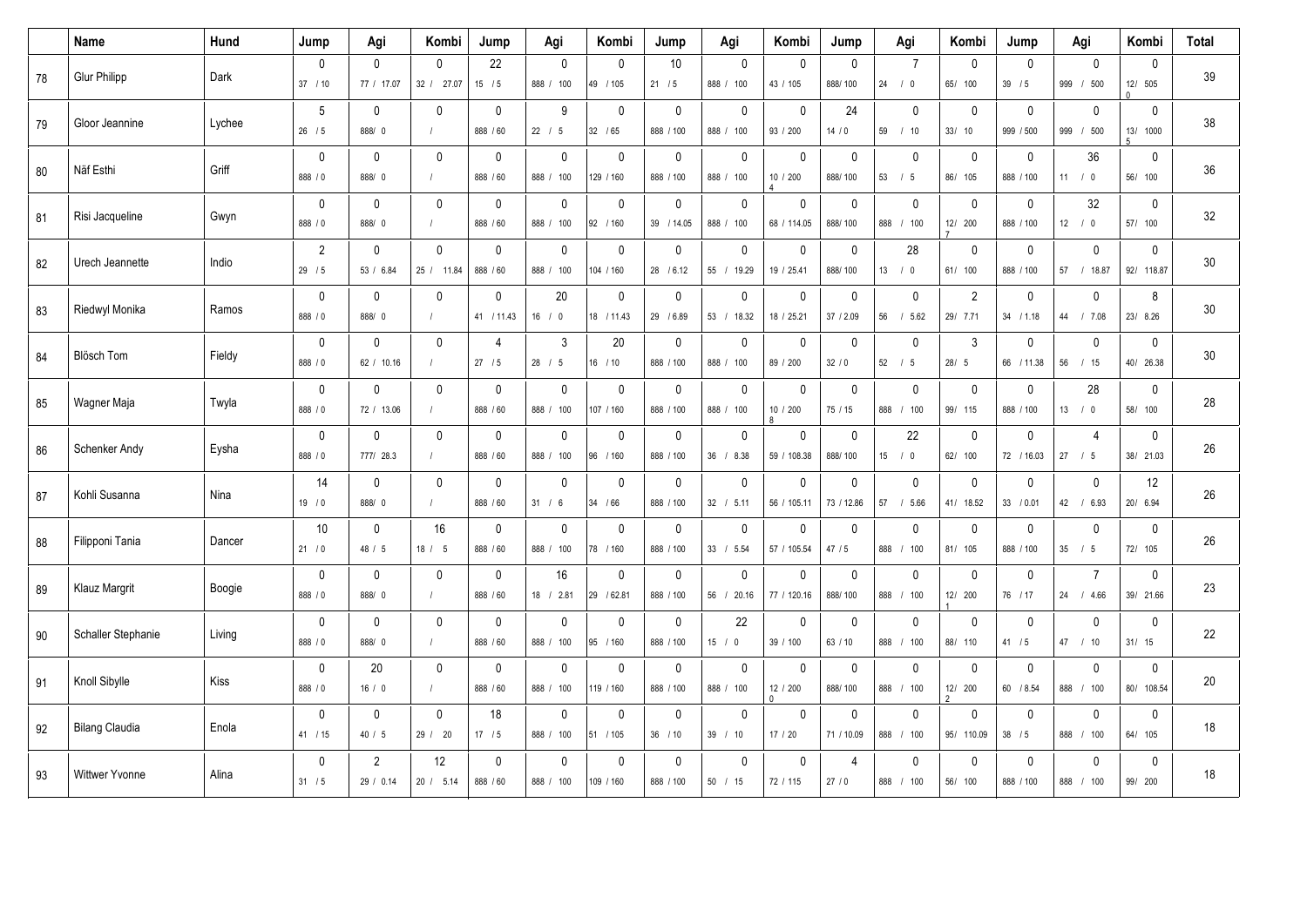|     | Name                     | Hund          | Jump                     | Agi                        | Kombi                   | Jump                      | Agi                          | Kombi                     | Jump                         | Agi                                    | Kombi                              | Jump                     | Agi                         | Kombi                    | Jump                       | Agi                       | Kombi                               | <b>Total</b> |
|-----|--------------------------|---------------|--------------------------|----------------------------|-------------------------|---------------------------|------------------------------|---------------------------|------------------------------|----------------------------------------|------------------------------------|--------------------------|-----------------------------|--------------------------|----------------------------|---------------------------|-------------------------------------|--------------|
| 94  | Siegenthaler Barbara     | Boogie        | $\overline{1}$<br>30 / 5 | 3<br>28 / 0.07             | 14<br>19 / 5.07         | $\mathbf{0}$<br>888 / 60  | $\mathbf{0}$<br>888 / 100    | $\mathbf{0}$<br>101 / 160 | $\mathbf{0}$<br>888 / 100    | $\mathbf{0}$<br>888 / 100              | $\mathbf{0}$<br>11 / 200           | $\mathbf{0}$<br>888/100  | $\mathbf{0}$<br>888 / 100   | $\mathbf{0}$<br>12/ 200  | $\mathbf{0}$<br>888 / 100  | $\mathbf{0}$<br>49 / 10   | $\mathbf{0}$<br>83/ 110             | 18           |
| 95  | Grunder Sascha           | Destiny Child | $\mathbf 0$<br>999 / 0   | $\mathbf{0}$<br>35/5       | $\mathbf{0}$            | 9<br>$22 \t/5$            | $\mathbf 0$<br>888 / 100     | $\mathbf{0}$<br>54 / 105  | $\mathbf 0$<br>888 / 100     | 8<br>23 / 5                            | $\mathbf{0}$<br>51 / 105           | $\mathbf 0$<br>888/100   | $\mathbf 0$<br>888 / 100    | $\mathbf 0$<br>12/ 200   | $\mathbf{0}$<br>42/5       | 0<br>888<br>/100          | $\mathbf 0$<br>66/ 105              | 17           |
| 96  | Raetzo Andreas           | Itsch         | $\mathbf 0$<br>888 / 0   | 0<br>888/ 0                | $\mathbf 0$<br>$\prime$ | $\mathbf 0$<br>888 / 60   | $\mathbf 0$<br>888 /<br>100  | $\mathbf 0$<br>133 / 160  | 16<br>$18$ / 5               | $\mathbf 0$<br>888 / 100               | 0<br>40 / 105                      | 0<br>76 / 20             | $\mathbf 0$<br>888 /<br>100 | $\mathbf 0$<br>10/ 120   | $\mathbf 0$<br>65 / 10     | 0<br>777 / 27.46          | $\pmb{0}$<br>41/ 37.46              | 16           |
| 97  | <b>Hess Gaby</b>         | Teacher       | $\mathbf 0$<br>888 / 0   | $\overline{7}$<br>24/0     | $\mathbf{0}$            | $\mathbf 0$<br>888 / 60   | $\mathbf 0$<br>32 / 6.1      | $\mathbf 0$<br>35 / 66.1  | $\mathbf{0}$<br>888 / 100    | $\mathbf 0$<br>888 / 100               | $\mathbf{0}$<br>11 / 200           | $\mathbf 0$<br>888/100   | $\mathbf 0$<br>55<br>/5     | $\mathbf 0$<br>87/ 105   | $\mathbf 0$<br>888 / 100   | 9<br>22 / 0.61            | $\mathbf{0}$<br>60/ 100.61          | 16           |
| 98  | Charrière Christophe     | Orage         | $\mathbf 0$<br>888 / 0   | $\mathbf 0$<br>45/5        | $\mathbf 0$             | $\mathbf 0$<br>888 / 60   | $\mathbf 0$<br>888 /<br>100  | $\mathbf 0$<br>90 / 160   | $\mathbf 0$<br>888 / 100     | 10<br>21 / 5                           | $\mathbf 0$<br>49 / 105            | $\mathbf 0$<br>777/33.26 | $\mathbf{0}$<br>65 / 12.53  | $\mathbf 0$<br>44/ 45.79 | $\mathbf 0$<br>888 / 100   | 0<br>888 / 100            | $\mathbf 0$<br>10/ 200              | 10           |
| 99  | Schwager Michael         | Copper        | $\mathbf 0$<br>888 / 0   | $\Omega$<br>888/ 0         | $\Omega$<br>$\prime$    | $\mathbf{0}$<br>888 / 60  | $\mathbf 0$<br>888 / 100     | $\mathbf{0}$<br>99 / 160  | $\mathbf{0}$<br>888 / 100    | 9<br>22 / 5                            | $\mathbf{0}$<br>50 / 105           | $\mathbf{0}$<br>44 / 5   | $\mathbf{0}$<br>888 / 100   | $\mathbf 0$<br>79/ 105   | $\mathbf 0$<br>888 / 100   | 0<br>888<br>/100          | $\mathbf{0}$<br>10/ 200<br>q        | 9            |
| 100 | <b>Schneider Colette</b> | Zizou         | $\mathbf 0$<br>888 / 0   | 8<br>23/0                  | $\mathbf 0$<br>$\prime$ | $\mathbf 0$<br>888 / 60   | $\mathbf 0$<br>888 /<br>100  | $\mathbf 0$<br>98 / 160   | $\mathbf 0$<br>888 / 100     | $\pmb{0}$<br>51 / 16.17                | 0<br>73 / 116.17                   | $\mathbf 0$<br>888/100   | $\mathbf 0$<br>36 / 0       | $\mathbf 0$<br>71/ 100   | $\mathbf 0$<br>888 / 100   | 0<br>888 /<br>100         | $\mathbf 0$<br>11/ 200              | 8            |
| 101 | Moor Herbert             | Catch         | $\mathbf 0$<br>888 / 0   | $\mathbf 0$<br>888/0       | $\Omega$                | $\mathbf 0$<br>888 / 60   | 0<br>888 / 100               | 0<br>128 / 160            | 8<br>23 / 5                  | 0<br>888 / 100                         | $\mathbf 0$<br>46 / 105            | 0<br>888/100             | 0<br>888 / 100              | $\mathbf 0$<br>11/ 200   | $\mathbf 0$<br>888 / 100   | 0<br>888 / 100            | $\mathbf 0$<br>10/ 200              | 8            |
| 102 | Schmidli Maja            | Shanty        | $\mathbf 0$<br>888 / 0   | $\mathbf{0}$<br>71 / 12.78 | $\mathbf{0}$            | 0<br>36 / 10              | $\mathbf{0}$<br>888 /<br>100 | $\Omega$<br>63 / 110      | $6\phantom{1}$<br>$25$ / $5$ | $\mathbf 0$<br>44 / 10                 | $\mathbf{0}$<br>15/15              | $\mathbf 0$<br>46 / 5    | $\Omega$<br>888 / 100       | $\mathbf 0$<br>80/ 105   | $\mathbf{0}$<br>888 / 100  | 0<br>888 /<br>100         | $\mathbf{0}$<br>10/ 200             | 6            |
| 103 | Krähenbühl Fränzi        | Quinn         | $\mathbf 0$<br>888 / 0   | $\mathbf{0}$<br>31 / 0.65  | $\mathbf 0$             | 6<br>25/5                 | $\mathbf 0$<br>888 / 100     | $\mathbf 0$<br>55 / 105   | $\mathbf 0$<br>888 / 100     | 0<br>888 / 100                         | $\mathbf 0$<br>12 / 200            | $\mathbf 0$<br>888/100   | $\mathbf 0$<br>31 / 0       | $\mathbf 0$<br>69/ 100   | $\mathbf{0}$<br>999 / 500  | 0<br>999 / 500            | $\mathbf 0$<br>13/ 1000<br>$\cap$   | 6            |
| 104 | Rella Marco              | Dibe          | $\mathbf 0$<br>888 / 0   | $\mathbf{0}$<br>54 / 8.26  | $\mathbf{0}$            | 0<br>38 / 10              | $\overline{2}$<br>29 / 5     | $\mathbf{0}$<br>20 / 15   | $\mathbf 0$<br>888 / 100     | $\overline{1}$<br>$30 \quad / \quad 5$ | $\mathbf{0}$<br>54 / 105           | $\sqrt{2}$<br>29/0       | $\mathbf{0}$<br>888 / 100   | $\mathbf 0$<br>59/ 100   | $\mathbf{0}$<br>888 / 100  | 0<br>888 / 100            | $\mathbf{0}$<br>11/ 200             | 5            |
| 105 | Reis Lita                | Robyn         | $\mathbf 0$<br>888 / 0   | $\Omega$<br>79 / 24.74     | $\mathbf{0}$            | 0<br>888 / 60             | $\mathbf{0}$<br>888 / 100    | $\mathbf{0}$<br>135 / 160 | $\mathbf 0$<br>888 / 100     | $\mathbf 0$<br>888 / 100               | $\mathbf{0}$<br>10 / 200<br>$\cap$ | $\mathbf 0$<br>888/100   | 3<br>$28$ / 0               | $\mathbf 0$<br>66/ 100   | $\mathbf{0}$<br>71 / 15.75 | 0<br>888<br>/100          | $\mathbf{0}$<br>88/ 115.75          | 3            |
| 106 | Mächler Barbara          | Terry         | $\mathbf 0$<br>888 / 0   | $\mathbf 0$<br>888/0       | $\mathbf 0$             | 0<br>888 / 60             | $\mathbf 0$<br>888 /<br>100  | $\mathbf 0$<br>118 / 160  | $\mathbf 0$<br>888 / 100     | 0<br>888 /<br>100                      | $\mathbf 0$<br>84 / 200            | $\mathbf 0$<br>888/100   | $\mathbf 0$<br>888 /<br>100 | $\mathbf 0$<br>12/ 200   | $\Omega$<br>48 / 5         | 0<br>$34 \quad / \quad 5$ | 3<br>28/ 10                         | 3            |
| 107 | Flury Petra              | Emi Lizzy     | $\mathbf{0}$<br>888 / 0  | $\Omega$<br>888/0          | $\mathbf{0}$            | 0<br>888 / 60             | $\mathbf 0$<br>888 / 100     | $\mathbf{0}$<br>88 / 160  | $\mathbf{0}$<br>888 / 100    | $\mathbf 0$<br>888 / 100               | $\mathbf{0}$<br>80 / 200           | $\mathbf 0$<br>888/100   | $\overline{1}$<br>30 / 0    | $\mathbf 0$<br>68/ 100   | $\mathbf{0}$<br>888 / 100  | 0<br>888<br>/100          | $\mathbf{0}$<br>10/ 200<br>O.       | $\mathbf{1}$ |
| 108 | Laupper Sonja            | Finn          | $\mathbf 0$<br>888 / 0   | $\mathbf{1}$<br>30 / 0.17  | $\mathbf 0$             | 0<br>888 / 60             | $\mathbf 0$<br>888 /<br>100  | $\mathbf 0$<br>115 / 160  | $\mathbf 0$<br>888 / 100     | 0<br>888 /<br>100                      | $\mathbf 0$<br>11 / 200            | $\mathbf 0$<br>999/500   | $\mathbf 0$<br>999 /<br>500 | $\mathbf 0$<br>13/ 1000  | $\mathbf 0$<br>999 / 500   | 0<br>999 / 500            | $\mathbf 0$<br>12/ 1000<br>$\Omega$ | $\mathbf{1}$ |
| 109 | Corvaglia Enzo           | Amifée        | $\mathbf 0$<br>888 / 0   | $\Omega$<br>33 / 1.22      | $\mathbf{0}$            | $\mathbf{0}$<br>33 / 6.53 | $\Omega$<br>888 / 100        | $\Omega$<br>60 / 106.53   | $\mathbf{0}$<br>888 / 100    | $\Omega$<br>888 / 100                  | $\Omega$<br>79 / 200               | $\mathbf{0}$<br>888/100  | $\Omega$<br>888 / 100       | $\mathbf 0$<br>10/ 200   | 30 / 0                     | $\Omega$<br>/15<br>55     | $\Omega$<br>34/15                   | $\mathbf{1}$ |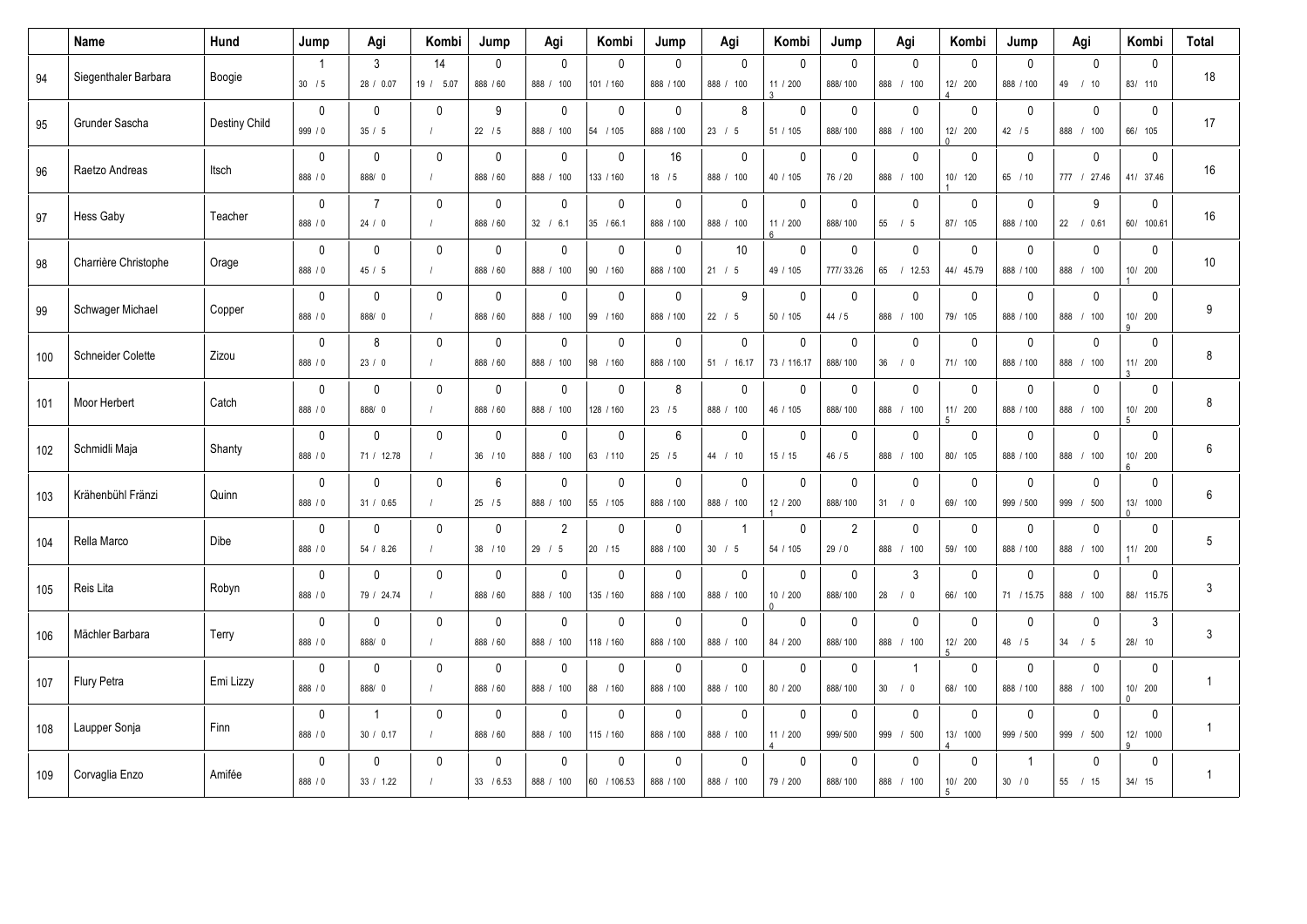| Name                    | Hund         | Jump                   | Agi                        | Kombi                      | Jump                     | Agi                         | Kombi                     | Jump                     | Agi                         | Kombi                                      | Jump                     | Agi                        | Kombi                    | Jump                       | Agi                                      | Kombi                               | <b>Total</b> |
|-------------------------|--------------|------------------------|----------------------------|----------------------------|--------------------------|-----------------------------|---------------------------|--------------------------|-----------------------------|--------------------------------------------|--------------------------|----------------------------|--------------------------|----------------------------|------------------------------------------|-------------------------------------|--------------|
| Hager Peter             | Vivid        | 0<br>43 / 15           | $\Omega$<br>888/0          | $\mathbf 0$<br>$\prime$    | $\mathbf 0$<br>888 / 60  | $\Omega$<br>35 / 10         | $\mathbf 0$<br>37 / 70    | 0<br>888 / 100           | $\mathbf 0$<br>47 / 14.28   | $\Omega$<br>70 / 114.28                    | $\Omega$<br>888/100      | $\Omega$<br>69 / 25        | 0<br>10/ 125             | $\Omega$<br>50/5           | 0<br>50 / 10                             | $\mathbf 0$<br>33/15                | 0            |
| Suter Barbara           | Conan        | $\mathbf 0$<br>888 / 0 | $\mathbf{0}$<br>78 / 23.15 | 0<br>$\prime$              | $\mathbf 0$<br>888 / 60  | $\mathbf 0$<br>888 / 100    | $\mathbf 0$<br>91 / 160   | $\mathbf 0$<br>999 / 500 | $\mathbf 0$<br>500<br>999 / | 0<br>13 / 1000                             | $\mathbf{0}$<br>68 / 10  | $\mathbf{0}$<br>888 / 100  | 0<br>90/ 110             | $\mathbf{0}$<br>888 / 100  | $\mathbf 0$<br>41 / 6.09                 | $\mathbf 0$<br>77/ 106.09           | 0            |
| Kindle Peter            | Fynn         | $\mathbf 0$<br>888 / 0 | $\mathbf 0$<br>888/0       | $\mathbf 0$<br>$\prime$    | $\mathbf 0$<br>888 / 60  | $\mathbf 0$<br>888<br>100   | $\mathbf 0$<br>122 / 160  | $\mathbf 0$<br>888 / 100 | $\mathbf 0$<br>100<br>888 / | $\mathbf 0$<br>11 / 200                    | $\mathbf 0$<br>888/100   | $\mathbf 0$<br>$50$ / $5$  | $\mathbf 0$<br>85/ 105   | $\mathbf 0$<br>888 / 100   | $\mathbf 0$<br>888 /<br>100              | $\mathbf 0$<br>11/ 200              | 0            |
| Lucchi Alexandra        | <b>Blues</b> | $\mathbf 0$<br>888 / 0 | $\Omega$<br>888/0          | 0<br>$\prime$              | $\mathbf 0$<br>888 / 60  | $\mathsf 0$<br>888 / 100    | $\mathbf 0$<br>93 / 160   | 0<br>888 / 100           | $\mathbf 0$<br>888 / 100    | $\mathbf 0$<br>12 / 200                    | $\mathbf 0$<br>41/5      | $\mathbf 0$<br>888 / 100   | 0<br>77/ 105             | $\mathbf 0$<br>888 / 100   | $\mathbf 0$<br>888 / 100                 | $\mathbf 0$<br>11/ 200              | 0            |
| Kamer Andreas           | Sidney       | $\mathbf 0$<br>999 / 0 | $\mathbf{0}$<br>999/0      | $\mathbf{0}$<br>/ 0        | $\mathbf 0$<br>888 / 60  | $\mathbf{0}$<br>777 / 27.79 | $\mathbf 0$<br>43 / 87.79 | $\mathbf 0$<br>888 / 100 | $\mathbf 0$<br>888 / 100    | $\mathbf{0}$<br>11 / 200                   | $\mathbf 0$<br>35 / 0.09 | $\mathbf{0}$<br>68 / 18.64 | $\mathbf 0$<br>42/ 18.73 | $\mathbf{0}$<br>32 / 0     | $\mathbf 0$<br>888 /<br>100              | $\mathbf 0$<br>59/ 100              | 0            |
| Stephenson Jennifer     | Umbra        | 0<br>47 / 20           | $\mathbf{0}$<br>999/0      | $\mathbf 0$<br>$\prime$    | $\mathbf 0$<br>999 / 60  | $\mathsf 0$<br>999 / 500    | $\mathbf 0$<br>138 / 560  | 0<br>999 / 500           | $\mathbf 0$<br>999 /<br>500 | $\mathbf 0$<br>13 / 1000                   | $\mathbf 0$<br>999/500   | $\mathbf 0$<br>999 / 500   | 0<br>13/ 1000            | $\mathbf 0$<br>999 / 500   | $\mathbf 0$<br>999 /<br>500              | $\mathbf 0$<br>13/ 1000             | 0            |
| Meoli Regula            | Easy         | 0<br>888 / 0           | $\mathbf{0}$<br>888/0      | 0<br>$\prime$              | 0<br>888 / 60            | $\mathbf 0$<br>888<br>100   | $\mathbf 0$<br>126 / 160  | 0<br>888 / 100           | 0<br>888 /<br>100           | 0<br>13 / 200                              | 0<br>888/100             | $\mathbf{0}$<br>63 / 10    | 0<br>94/ 110             | 0<br>888 / 100             | 0<br>38 / 5.21                           | $\mathbf 0$<br>76/ 105.21           | 0            |
| <b>Wagner Hans</b>      | Guiness      | $\mathbf 0$<br>888 / 0 | $\mathbf{0}$<br>888/0      | 0<br>$\prime$              | $\mathbf 0$<br>888 / 60  | $\mathbf 0$<br>888 / 100    | 0<br>106 / 160            | 0<br>888 / 100           | $\mathbf 0$<br>888 / 100    | $\mathbf 0$<br>10 / 200                    | $\mathbf{0}$<br>999/500  | $\mathbf{0}$<br>999 / 500  | 0<br>13/ 1000            | $\mathbf{0}$<br>999 / 500  | 0<br>999 / 500                           | $\mathbf{0}$<br>13/ 1000            | 0            |
| Borer Vroni             | Randy        | $\mathbf 0$<br>888 / 0 | $\mathbf 0$<br>888/0       | 0<br>$\prime$              | $\mathbf 0$<br>888 / 60  | $\mathbf 0$<br>888 / 100    | $\mathbf 0$<br>73 / 160   | 0<br>888 / 100           | $\mathbf 0$<br>888 /<br>100 | $\mathbf{0}$<br>90 / 200                   | $\mathbf 0$<br>888/100   | $\mathbf{0}$<br>888 / 100  | 0<br>10/ 200             | $\mathbf 0$<br>888 / 100   | 0<br>888 /<br>100                        | $\mathbf 0$<br>10/ 200              | 0            |
| Glanzmann Claudia       | Rage         | 0<br>40 / 14.59        | $\mathbf{0}$<br>51/5       | $\mathbf{0}$<br>28 / 19.59 | $\mathbf{0}$<br>888 / 60 | $\mathbf 0$<br>888 / 100    | $\mathbf{0}$<br>87 / 160  | 0<br>888 / 100           | $\mathbf 0$<br>888 / 100    | 0<br>87 / 200                              | $\mathbf{0}$<br>888/100  | $\mathbf{0}$<br>888 / 100  | 0<br>11/ 200             | $\mathbf 0$<br>888 / 100   | 0<br>888 / 100                           | $\mathbf{0}$<br>11/ 200<br>$\Omega$ | $\mathbf{0}$ |
| Erismann Karin          | Piri         | $\mathbf 0$<br>888 / 0 | $\mathbf 0$<br>73 / 15     | 0<br>$\prime$              | $\mathbf 0$<br>888 / 60  | $\mathbf 0$<br>888<br>100   | $\mathbf 0$<br>85 / 160   | $\mathbf 0$<br>888 / 100 | $\mathbf 0$<br>888 /<br>100 | $\mathbf 0$<br>81 / 200                    | $\mathbf{0}$<br>888/100  | $\mathbf{0}$<br>888 / 100  | $\mathbf 0$<br>11/ 200   | $\mathbf 0$<br>45 / 5      | 0<br>888 /<br>100                        | $\mathbf 0$<br>68/ 105              | 0            |
| Santarossa Franca       | Point        | $\mathbf 0$<br>888 / 0 | $\mathbf{0}$<br>888/0      | 0<br>$\sqrt{ }$            | $\mathbf 0$<br>888 / 60  | $\mathbf 0$<br>888 / 100    | $\mathbf 0$<br>94 / 160   | 0<br>888 / 100           | $\mathbf 0$<br>46 / 14.2    | $\mathbf{0}$<br>69 / 114.2                 | $\mathbf{0}$<br>888/100  | $\mathbf{0}$<br>41 / 0.52  | 0<br>75/ 100.52          | $\mathbf{0}$<br>69 / 13.08 | 0<br>888 / 100                           | $\mathbf{0}$<br>87/ 113.08          | 0            |
| <b>Binder Eve</b>       | Kimmy        | $\mathbf 0$<br>888 / 0 | $\mathbf{0}$<br>888/0      | $\mathbf{0}$<br>$\prime$   | $\mathbf{0}$<br>888 / 60 | $\mathbf{0}$<br>888 / 100   | $\mathbf{0}$<br>72 / 160  | $\mathbf 0$<br>888 / 100 | $\mathbf 0$<br>888 /<br>100 | $\mathbf{0}$<br>85 / 200                   | $\mathbf{0}$<br>888/100  | $\mathbf{0}$<br>888 / 100  | $\mathbf{0}$<br>10/ 200  | $\mathbf{0}$<br>888 / 100  | $\mathbf{0}$<br>999 /<br>500             | $\mathbf{0}$<br>12/ 600             | $\mathbf{0}$ |
| <b>Ulmer Sandra</b>     | Seven        | 0<br>888 / 0           | $\mathbf{0}$<br>36/5       | 0<br>$\prime$              | $\mathbf 0$<br>999 / 60  | $\mathbf 0$<br>999 / 500    | $\mathbf 0$<br>136 / 560  | 0<br>999 / 500           | $\mathbf 0$<br>500<br>999 / | $\mathbf 0$<br>13 / 1000<br>$\overline{7}$ | $\mathbf{0}$<br>888/100  | $\mathbf{0}$<br>888 / 100  | 0<br>11/ 200             | $\mathbf{0}$<br>55 / 5     | $\mathbf 0$<br>888 / 100                 | $\mathbf{0}$<br>74/ 105             | 0            |
| <b>Cadalbert Giusep</b> | Crischa      | $\mathbf 0$<br>888 / 0 | $\mathbf 0$<br>888/0       | $\mathbf 0$<br>$\prime$    | $\mathbf 0$<br>888 / 60  | $\mathbf 0$<br>888 / 100    | $\mathbf 0$<br>75 / 160   | $\mathbf 0$<br>888 / 100 | $\mathbf 0$<br>999 /<br>500 | $\mathbf 0$<br>13 / 600                    | $\mathbf 0$<br>999/500   | $\mathbf 0$<br>999 / 500   | $\mathbf 0$<br>13/ 1000  | $\mathbf 0$<br>999 / 500   | 0<br>999 /<br>500                        | $\mathbf 0$<br>12/ 1000             | 0            |
| <b>Bucher Janine</b>    | Tequila      | 0<br>888 / 0           | $\Omega$<br>75 / 15.93     | $\mathbf{0}$<br>$\prime$   | $\mathbf{0}$<br>888 / 60 | $\mathbf 0$<br>888 / 100    | $\Omega$<br>74 / 160      | 0<br>888 / 100           | $\mathbf{0}$<br>888 / 100   | $\Omega$<br>86 / 200                       | $\mathbf{0}$<br>888/100  | $\Omega$<br>999 / 500      | $\mathbf{0}$<br>12/ 600  | $\mathbf{0}$<br>999 / 500  | $\mathbf{0}$<br>999<br>500<br>$\sqrt{ }$ | $\Omega$<br>12/ 1000                | 0            |